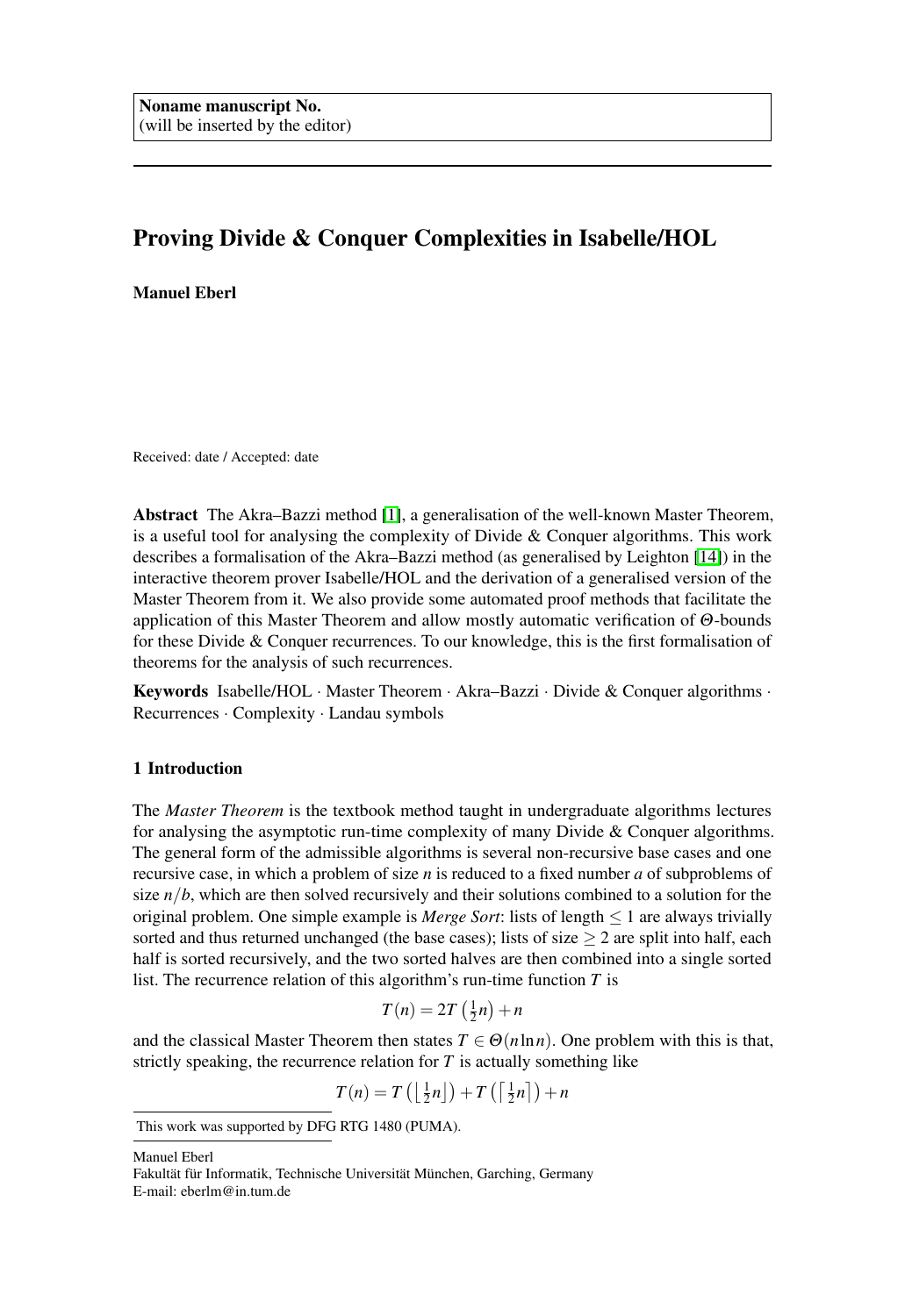since one certainly cannot split a list of length 3 into two lists of length 1.5. Intuitively, one may think that the rounding does not change the asymptotic behaviour of the function, seeing as the rounding operations are asymptotically small disturbances. This is, in fact, the case, but proving it is not entirely trivial and is seldom done rigorously in textbooks or lectures, especially the case when both floors and ceilings are used at the same time, as in the example above $<sup>1</sup>$  $<sup>1</sup>$  $<sup>1</sup>$ </sup>

In order to establish a basis for the verified run-time analysis of such algorithms, we wanted to formalise the Master Theorem in the theorem prover Isabelle/HOL. This must, of course, include rigorous handling of rounding operations. We therefore chose not to base our formal proof on any of the literature proofs for the Master Theorem, but to instead prove a generalisation known as the *Akra–Bazzi method* [\[1\]](#page-25-0), and derive the Master Theorem as a corollary. As a pleasant side effect, this version of the Master Theorem supports much more complex recursion patterns than the classical Master Theorem from the literature.

To make the application of the Master Theorem in the theorem prover almost as simple as on paper, we provided some proof automation machinery that facilitates the definition of functions from Akra–Bazzi-type Divide & Conquer recurrences and allows applying the Master Theorem to them in a mostly automatic way.

To provide some motivation, consider the following two recurrences, which are related to a deterministic selection algorithm and so-called Ham-Sandwich trees. They are far outside the scope of the classical Master Theorem, but their complexities can easily be found and formally proven in Isabelle/HOL with the generalised Master Theorem we formalised:

$$
f_1(n) = f_1\left(\left\lfloor \frac{n}{5} \right\rfloor\right) + f_1\left(\left\lfloor \frac{7n}{10} \right\rfloor + 6\right) + \frac{12n}{5} \quad \text{Result: } f_1 \in \Theta(n)
$$
\n
$$
f_2(n) = f_2\left(\left\lfloor \frac{n}{2} \right\rfloor\right) + f_2\left(\left\lfloor \frac{n}{4} \right\rfloor\right) + 1 \quad \text{Result: } f_2 \in \Theta(n^{\log_2 \phi}) \text{ where } \phi = \frac{1 + \sqrt{5}}{2}
$$

*Outline.* In Section [2,](#page-2-0) we will list some related work on the type of recurrences that we focus on in this work. Section [3](#page-2-1) then gives some important background information, namely about the notation used in this work and the notions of integration and Landau symbols that are used in the formal proof.

Section [4](#page-6-0) contains a formal description of the types of recurrences for which our results – the Akra–Bazzi theorem and the generalised Master theorem – hold, and Sections [5](#page-7-0) and [6](#page-9-0) state these results. The formal Isabelle/HOL proof of the results is explained in Sec. [7.](#page-10-0) Section [8](#page-18-0) gives a list of the proof automation we developed for the Master theorem as well as a few examples of its application.

Finally, Sec. [9](#page-23-0) compares the scope of our version of the Akra–Bazzi theorem to Leighton's and our Master theorem to the 'textbook' version of the Master theorem.

<span id="page-1-0"></span><sup>&</sup>lt;sup>1</sup> In *Introduction to Algorithms* [\[7\]](#page-25-2), for example, only the 'floor' case is proven and the 'ceiling' case is stated to be analogous. The question of what happens when both floors and ceilings are used is not addressed.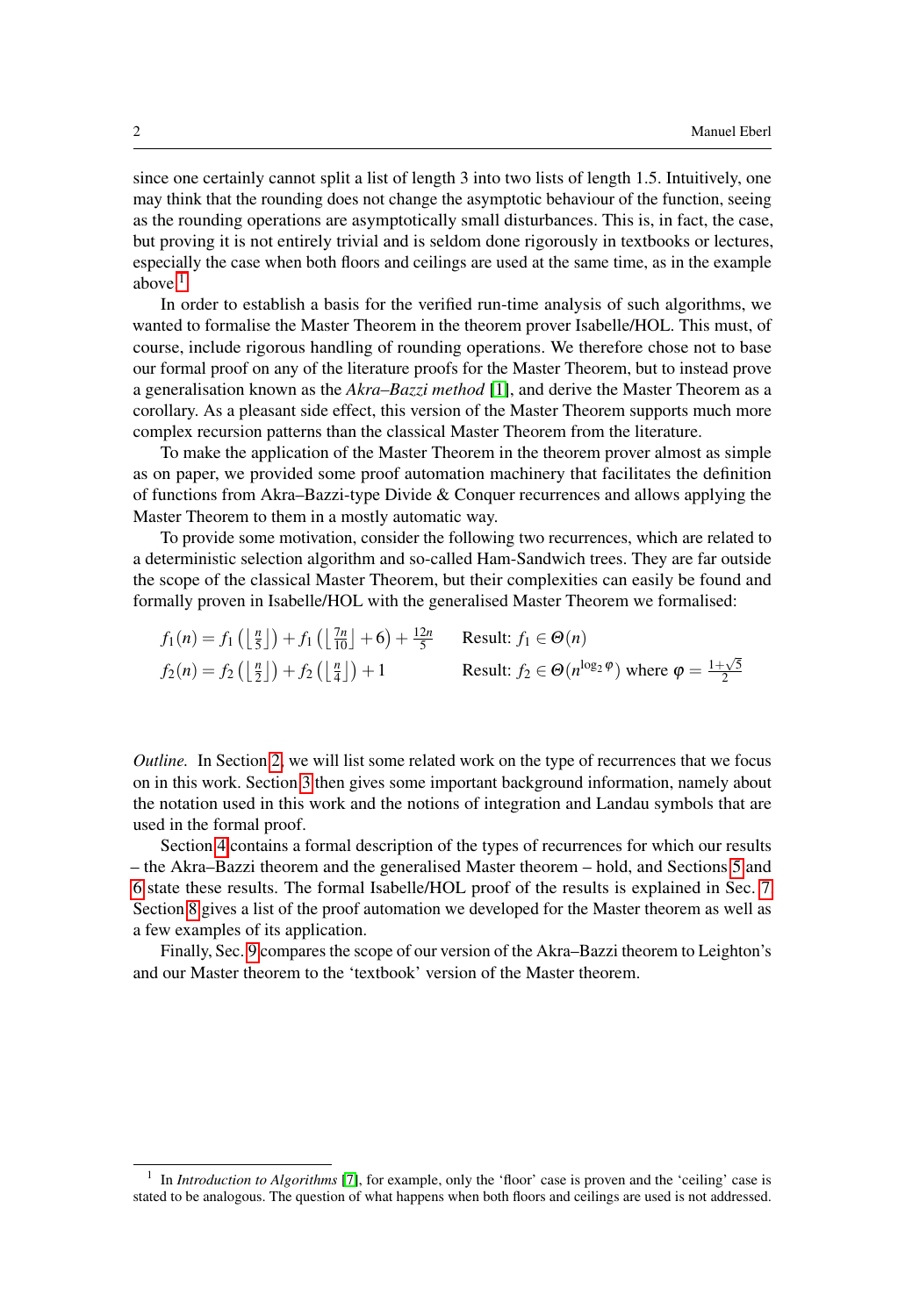### <span id="page-2-0"></span>2 Related Work

The original paper by Akra and Bazzi [\[1\]](#page-25-0) that introduced the Akra–Bazzi method uses a socalled *order transform* to reduce the problem to a two-dimensional problem. Their version of the method requires very strong assumptions on the parameters of the problem: the recursive definition must be of the following form:

$$
f(x) = g(x) + \sum_{i=1}^{k} a_i \cdot f\left(\left\lfloor \frac{x}{b_i} \right\rfloor\right) \qquad (b_i \in \mathbb{N}_{\geq 2}, \ g \text{ non-decreasing})
$$

In particular, recursive calls like  $f(\left[\frac{x}{2}\right])$ ,  $f(\left[\frac{2}{3}x\right])$ , or  $f(\left[\frac{1}{3}x\right]+1)$  are not allowed.

Leighton [\[14\]](#page-25-1) gives a vastly generalised version of the theorem in which the above restrictions on *g* and the recursive call are weakened greatly; in particular, his version allows small deviations from the linear recursive call, which, among other things, includes rounding and adding constants. Furthermore, his approach is much more direct; he gives a simple inductive proof that we deemed much more amenable to formal verification than the original proof by Akra and Bazzi. The statement of the theorem we proved and its formal proof in Isabelle/HOL are therefore modelled very closely after his; the only differences in the theorem statement are that some assumptions in our version have been weakened slightly (e. g. allowing negative values on some initial segment of the domain).

Based on these two works, Bazzi and Mitter [\[5\]](#page-25-3) give a version of the Akra–Bazzi theorem for probabilistic recurrences, where both the factors  $b_i$  and the non-linear deviations in the recursive calls are random variables with some restrictions. The theorem then determines the asymptotic growth of the expectation of the function thus defined in a way that is very similar to the theorem given by Leighton.

Drmota and Szpankowski [\[8\]](#page-25-4) analyse recurrences of the form

$$
f(x) = g(x) + \sum_{i=1}^{m} a_i \cdot f\left(\left\lfloor b_j \cdot x + O\left(x^{1-\epsilon}\right)\right\rfloor\right) + \sum_{i=1}^{m} \bar{a}_i \cdot f\left(\left\lceil \bar{b}_j \cdot x + O\left(x^{1-\epsilon}\right)\right\rceil\right)
$$

with the additional restriction that the  $b_j \cdot x + O(x^{1-\epsilon})$  are increasing. The class of functions that they consider is therefore smaller than Leighton's and ours. However, while Leighton and we are only interested in finding a Θ-bound for *f* , Drmota and Szpankowski obtain very precise approximations for *f*, such as  $f(x) = C_2 \log n + C_2' + o(1)$  for explicitly computable constants  $C_2$ ,  $C_2'$ . They also describe the oscillations that arise in *f* due to the rounding in the recurrence and which are not present in the corresponding continuous recurrences. For the Θ-analysis, these oscillations are irrelevant, since they are asymptotically small.

### <span id="page-2-1"></span>3 Preliminaries

#### 3.1 Syntactical note

We take some liberties when presenting expressions or theorems from Isabelle/HOL here to increase readability. In particular: type coercions between real numbers and natural numbers are always omitted; schematic variables, which are implicitly universally quantified in Isabelle, are printed with an explicit  $\forall$  for the sake of clarity; Isabelle-specific syntax, such as  $\{0..\langle 1 \}$ is replaced with the standard notation  $[0; 1)$ ; lists are sometimes implicitly used as sets or as indexed sequences (e. g. *as<sup>i</sup>* for the *i*-th element of *as*, starting from 1).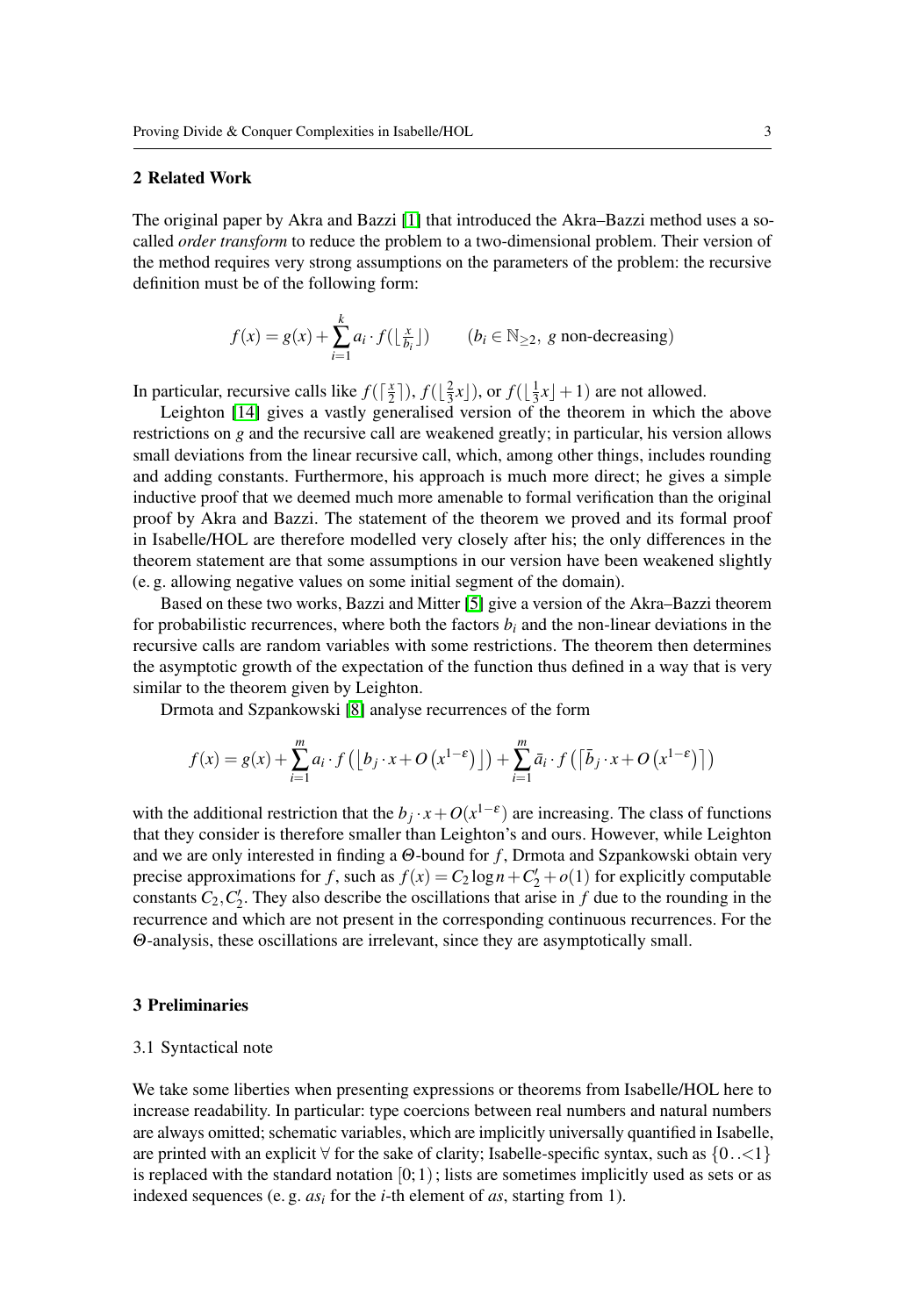|  | $f \in O(g) \iff \exists c > 0. \exists x_0. \forall x > x_0.  f(x)  \leq c \cdot  g(x) $                        |
|--|------------------------------------------------------------------------------------------------------------------|
|  | $f \in o(g) \iff \forall c > 0$ . $\exists x_0, \forall x \geq x_0$ . $ f(x)  \leq c \cdot  g(x) $               |
|  | $f \in \Omega(g) \longleftrightarrow \exists c > 0. \exists x_0. \forall x \geq x_0.  f(x)  \geq c \cdot  g(x) $ |
|  | $f \in \omega(g) \iff \forall c > 0$ . $\exists x_0, \forall x \geq x_0$ . $ f(x)  \geq c \cdot  g(x) $          |
|  | $f \in \Theta(g) \iff f \in O(g) \land f \in \Omega(g)$                                                          |

<span id="page-3-0"></span>Table 1 Definitions of the five Landau symbols

A function taking some value *x* and returning some *t* that may depend on *x* will be written as  $\lambda x$ . *t*, following Lambda calculus syntax as opposed to the traditional mathematical syntax  $x \mapsto t$ . We will occasionally omit the ' $\lambda$ ' when it is clear from the context that we mean a function and what the function variable is, particularly in Landau symbols (e. g.  $x \in O(x^2)$ ) instead of  $(\lambda x. x) \in O(\lambda x. x^2)$ .

#### 3.2 Landau symbols

#### *3.2.1 Definition*

Before stating the Akra–Bazzi theorem, we shall give the precise definition of the Landau symbols that were used in the Isabelle formalisation. [\[10\]](#page-25-5) Since there was no suitable formalisation of asymptotic growth in Isabelle/HOL, we created a library of Landau symbols specifically for the formalisation of the Akra–Bazzi method, but with other use cases in mind as well. The definitions we chose differ slightly from those given in *Introduction to Algorithms* by Cormen *et al.* [\[7\]](#page-25-2): for  $f \in O(g)$  to hold, they require f and g to be positive for sufficiently large inputs, whereas we do not. According to our definitions,

$$
f \in O(g) \longleftrightarrow -f \in O(g) \longleftrightarrow f \in O(-g) \longleftrightarrow -f \in O(-g) .
$$

This choice was made because, in our experience, formal reasoning with Landau symbols – especially automatic reasoning – becomes easier this way.

Table [1](#page-3-0) shows the definitions of our Landau symbols. In Isabelle, Landau symbols are defined for functions from any (not necessarily linearly) ordered set to any linearly-ordered field. The restriction to fields was made due to the fact that the existence of multiplicative inverses makes Landau symbols more 'well-behaved', and one may even argue that Landau symbols for functions into e. g. the natural numbers do not make much sense – one will probably always want to view such functions as functions into the reals.

There is one prior formalisation of Landau symbols in Isabelle by Avigad *et al.* [\[2\]](#page-25-6). It is related to their proof of the Prime Number theorem. They only defined the symbol '*O*', and they did so in the following fashion:

$$
O(f) = \{ h \mid \exists c. \forall x. |h(x)| \le c \cdot |f(x)| \}
$$

This definition differs from the commonly used one in so far as this one requires the inequality to hold on all inputs, not just for sufficiently large inputs. If the inputs are natural numbers, the two are almost equivalent, but in the context of the Akra–Bazzi theorem, we also use Landau symbols for functions of type  $\mathbb{R} \to \mathbb{R}$  and then these two definitions are quite different. We therefore deemed it necessary to create our own library of Landau symbols.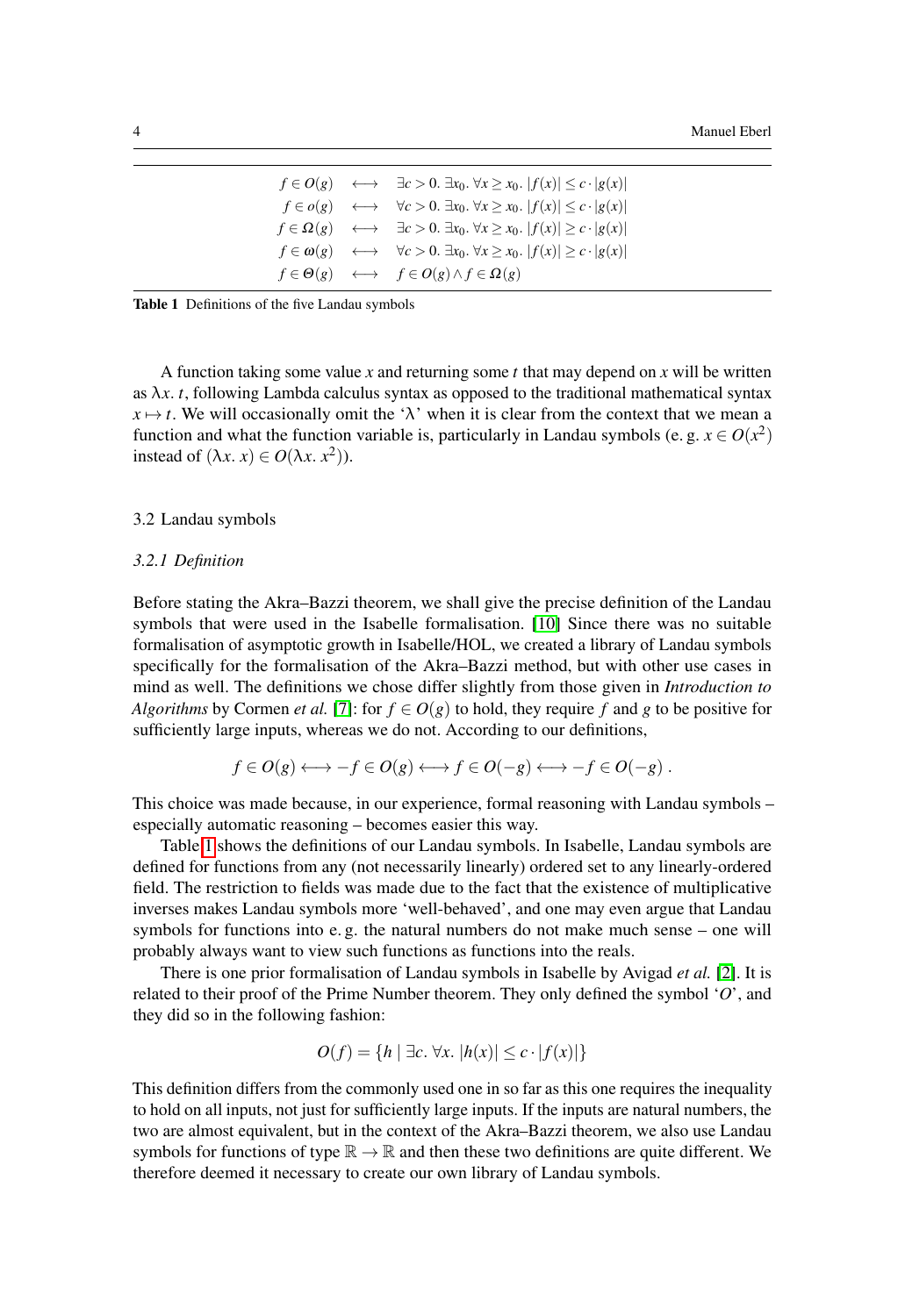### <span id="page-4-0"></span>*3.2.2 Decision Procedure*

During the process of proving the generalised Master Theorem, and particularly in its applications, we encountered a great number of proof obligations like  $x \in O(x^3)$ ,  $x^2 \in o(x^2 \ln x)$ ,  $ln x \in \omega(ln ln x)$ , etc. These problems all have the following in common:

- They are of the form  $f \in L(g)$ , where *L* is a Landau symbol and  $f, g : \mathbb{R} \to \mathbb{R}$  are products of 'elementary building blocks' like the identity function and iterated logarithms.
- The building blocks can be ordered linearly w. r. t. their growth (e.g.  $x$ ,  $\ln x$ ,  $\ln \ln x$ , ...) in such a way that the growth rate of any positive power of a function in the sequence eclipses that of any power of the subsequent one (e.g.  $x^p \in \omega((\ln x)^q)$  for any  $p, q \in \mathbb{R}$ ) with  $p > 0$ ).
- These problems are typically very tedious to prove formally.
- Most mathematicians would dismiss them as trivial and not even bother proving them by hand in a pen-and-paper proof.

The obvious course of action was therefore to develop automation machinery to discharge these proof obligations automatically. In the following, we will sketch the decision procedure we developed for this problem without going into too much detail.

# Definition 1 (Families of functions)

We call  $\mathcal{F} \subseteq \mathbb{R}^{\mathbb{R}}$  a *family* of functions if

- $\mathcal F$  is closed under multiplication and multiplicative inverse
- each function in  $\mathcal F$  is positive for all sufficiently large inputs
- $\mathcal{F}$  is linearly ordered in the sense that for any  $f, \overline{f} \in \mathcal{F}$ , at least one of  $f \in o(\overline{f})$ ,  $f \in \omega(\overline{f})$ , and  $f \in \Theta(\bar{f})$  holds

Examples for such families are  $\{\lambda x. x^p \mid p \in \mathbb{R}\}$  or  $\{\lambda x. a^x \mid a \in \mathbb{R}_{>0}\}.$ 

# Definition 2 (Dominating families)

We say that a family  $F$  *dominates* a family  $G$  if

- there exists an *f* ∈ F such that *g* ∈ *o*(*f*) for all *g* ∈ G
- $f(x) \in o(f(x))$  implies  $f(x) \cdot g(x) \in o(f(x) \cdot \overline{g}(x))$  for any  $f, \overline{f} \in \mathcal{F}$  and  $g, \overline{g} \in \mathcal{G}$

If F dominates G, we immediately have for all  $f, \bar{f} \in \mathcal{F}$  and  $g, \bar{g} \in \mathcal{G}$ :

$$
f(x) \cdot g(x) \in o(\bar{f}(x) \cdot \bar{g}(x)) \longleftrightarrow f \in o(\bar{f}) \vee (f \in \Theta(\bar{f}) \wedge g \in o(\bar{g}))
$$
  

$$
f(x) \cdot g(x) \in O(\bar{f}(x) \cdot \bar{g}(x)) \longleftrightarrow f \in o(\bar{f}) \vee (f \in \Theta(\bar{f}) \wedge g \in O(\bar{g}))
$$
  

$$
f(x) \cdot g(x) \in \Theta(\bar{f}(x) \cdot \bar{g}(x)) \longleftrightarrow f \in \Theta(\bar{f}) \wedge \bar{g} \in \Theta(\bar{g})
$$

In other words: *o*, *O*, and  $\Theta$  on  $\mathcal{F} \cdot \mathcal{G}$  behave analogously to  $\lt$ ,  $\leq$ , and  $=$  on pairs with lexicographic ordering.

Furthermore, it is obvious that if  $\mathcal F$  dominates  $\mathcal G$  and  $\mathcal G$  dominates  $\mathcal H$ , then  $\mathcal F$  dominates  $G \cdot H$ . This notion of transitivity implies that we can lift the above result on pairs to sequences where each family dominates the next. We can thus reduce any statement of the form

$$
f_1(x) \dots f_n(x) \in L(\bar{f}_1(x) \dots \bar{f}_n(x))
$$
 (with  $L \in \{o, O, \Theta\}$  and  $f_i, \bar{f}_i \in \mathcal{F}_i$ )

to a statement involving only Boolean connectives and expressions of the form  $f_i \in l(\bar{f}_i)$  for  $l \in \{o, O, \Theta\}.$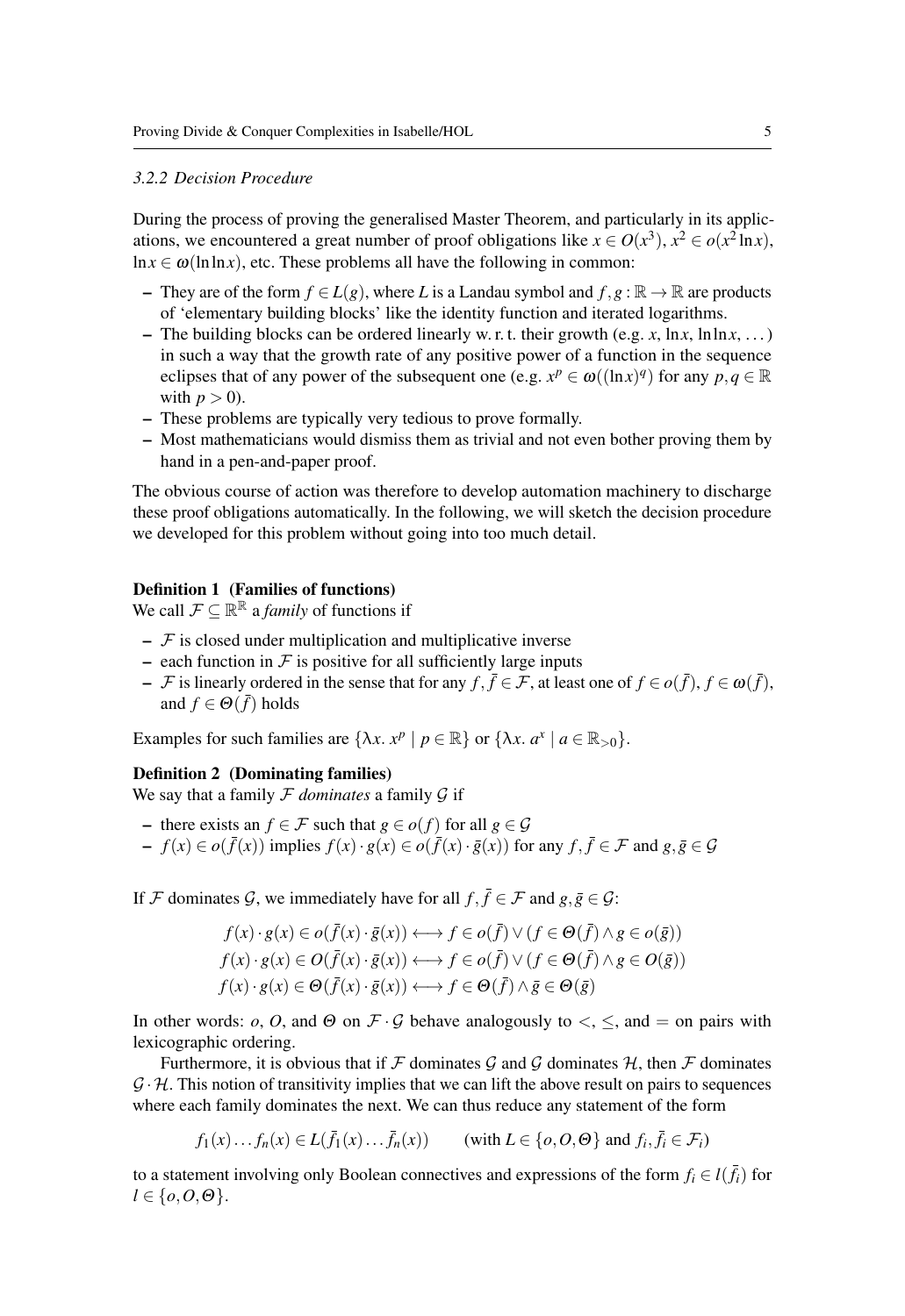Of course, this means that if the  $\mathcal{F}_i$  are chosen such that we can decide  $f_i \in l(\bar{f}_i)$ , we can also decide  $f \in L(\bar{f})$ . In our decision procedure, the admissible function families are powers of iterated logarithms; i. e. for each fixed  $k \in \mathbb{N}$ , the functions of the form

$$
\lambda x. \left( \underbrace{\ln \dots \ln}_{k \text{ times}} x \right)^p \qquad \text{(for some } p \in \mathbb{R})
$$

form one family. Deciding  $f_k \in l(\bar{f}_k)$  for two functions in such a family can then be done easily by comparing the exponents.

Our decision procedure therefore simply analyses a goal like  $x \in o(x \ln x)$  and rewrites it to  $x^1(\ln x)^0 \in o(x^1(\ln x)^1)$ . By the above result, this holds iff  $1 < 1 \vee (1 = 1 \wedge 0 < 1)$ , which Isabelle's simplifier can easily prove automatically. We integrated this decision procedure into Isabelle's simplifier, so proof obligations of this form will automatically be rewritten to necessary and sufficient conditions containing only Boolean connectives and comparisons on the exponents. Additionally, if these exponents are numeric constants, the conditions are then proven (or disproven) automatically by the simplifier. This made many of our proofs and the application of our main results much easier.

In addition to this decision procedure, we also have simplifier setup that can:

- − Simplify terms like  $L(f+g)$  to  $L(g)$  if  $f \in o(g)$  or to  $L(f)$  if  $g \in o(f)$
- Cancel common factors like *h* from *f* · *h* ∈ *L*(*g* · *h*) if *h*(*x*) is non-zero for large enough *x*
- Perform simplifications on functions under a Landau symbol that are valid for sufficiently large values, e. g.  $ln(2x) = ln 2 + ln x$ . (This is not valid in Isabelle/HOL for  $x < 0$ )

We initially formalised the proof of the asymptotic inequalities described in section [7.2](#page-11-0) in an elementary way. The resulting proofs were complex and virtually unreadable. After the introduction of Landau symbols and with heavy use of the automation we just described, we were able to more than halve the length of these proofs and make them significantly more readable.

# <span id="page-5-0"></span>3.3 Integration

Since the statement of the Akra–Bazzi theorem contains an integral, we need to decide on a definition of integration and a formalisation thereof. Isabelle contains a number of different integrals, most notably the *Henstock–Kurzweil integral* (also known as the *Gauge integral*) on functions from Euclidean spaces to normed real vector spaces and the *Bochner integral* (an extension of the Lebesgue integral) on functions from a measure space to the real numbers [\[3\]](#page-25-7).

In the proof of the Akra–Bazzi theorem, we noticed that the only properties of integration that we actually needed are the following:

*Integral of constant functions.* if  $a \leq b$  and  $c \in \mathbb{R}_{>0}$ , the constant function  $\lambda x$ . *c* is integrable on [*a*;*b*] and

$$
\int_a^b c \, dx = (b-a) \cdot c \; .
$$

*Monotonicity.* if *f* and *g* are integrable on [*a*;*b*] and  $f(x) \le g(x)$  for all  $x \in [a, b]$ , then

$$
\int_a^b f(x) dx \le \int_a^b g(x) dx.
$$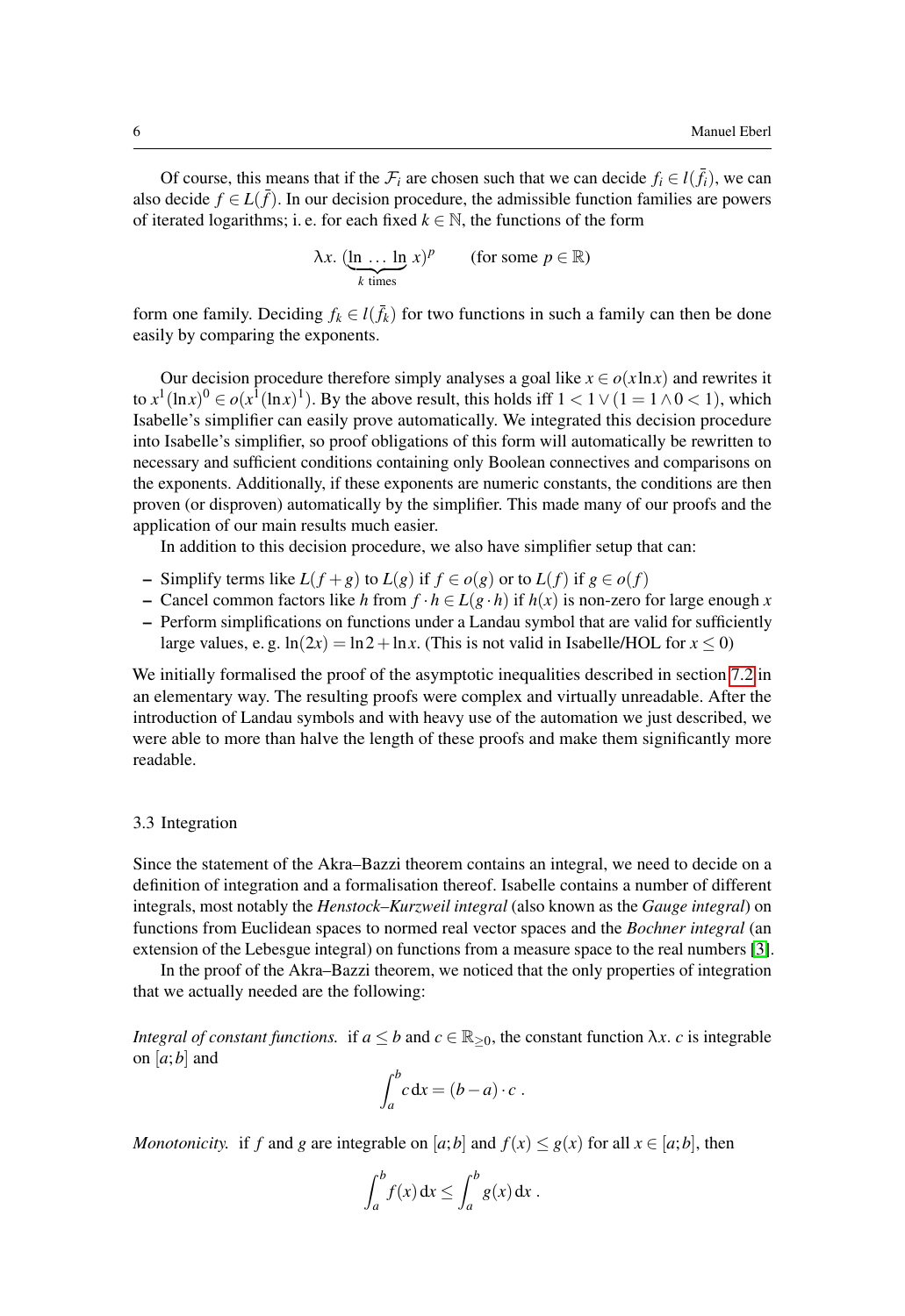*Integrability on sub-intervals.* if *f* is integrable on [*a*;*d*] and  $a \le b \le c \le d$ , then *f* is also integrable on  $[b;c]$ .

*Splitting.* if *f* is integrable on [*a*; *c*] and  $a \le b \le c$ , then

$$
\int_a^b f(x) dx + \int_b^c f(x) dx = \int_a^c f(x) dx.
$$

We therefore proved the Akra–Bazzi theorem generically w.r.t. the integral definition: the theorem can be instantiated with any concept of integration and integrability that fulfils the above four properties. We call such an integral *admissible*.

The 'standard' integrals like the Riemann, Lebesgue, Bochner, and Henstock–Kurzweil integrals all fulfil these properties and are therefore admissible, as is the non-negative Lebesgue integral that ignores the negative part of the integrand. Notably, all of these are generalisations of the Riemann integral on non-negative functions. The natural question is then: Are there any admissible 'integrals' that are not integrals in the usual sense, i. e. not merely generalisations of the Riemann integral?

The answer to this is not immediately obvious, but it turns out that any admissible integral  $\mathcal I$  must coincide with the Riemann integral on any function  $f$  that is both piecewise continuous and  $\mathcal{I}$ -integrable, but it can differ from the Riemann integral and its generalisations on nonpiecewise-continuous functions. Since non-piecewise-continuous functions should rarely arise in the context of the Akra–Bazzi theorem, we shall not explore the issue further here; a more detailed explanation and a proof can be found in the appendix.

# <span id="page-6-0"></span>4 General setting

Let us now set up the context in which the remainder of this work will be set: For our version of the Akra–Bazzi method, we shall consider a recursively-defined function  $f : \mathbb{N} \to \mathbb{R}$  with the following properties:

$$
f(x) \ge 0 \qquad \text{for all } x \in [x_0; x_1)
$$
  

$$
f(x) = g(x) + \sum_{i=1}^{k} a_i \cdot f(b_i \cdot x + h_i(x)) \qquad \text{for all } x \ge x_1
$$

for a natural number  $k \in \mathbb{N} \setminus \{0\}$ , a function  $g : \mathbb{N} \to \mathbb{R}$ , natural numbers  $x_0, x_1 \in \mathbb{N}$ , real coefficients  $a_i \in \mathbb{R}$ ,  $b_i \in \mathbb{R}$ , functions  $h_i : \mathbb{N} \to \mathbb{R}$  such that:

- $-$  *g*(*x*) ≥ 0 for all *x* ≥ *x*<sub>1</sub>
- *a<sup>i</sup>* ≥ 0 for all *i* ∈ [1; *k*] and *a<sup>i</sup>* > 0 for at least one *i* ∈ [1; *k*]
- $b_i \in (0; 1)$  for all *i* ∈ [1; *k*]
- $\leq$  − for every *i* ∈ [1; *k*], there exists an  $\varepsilon$  > 0 such that  $h_i$  ∈ *O*(*x*/ln<sup>1+ε</sup>*x*)
- *→*  $b_i x + h_i(x) \in \mathbb{N}$  and  $x_0 \le b_i \cdot x + h_i(x) < x$  for all  $i \in [1; k]$  and all  $x \ge x_1$ (well-definedness of *f*)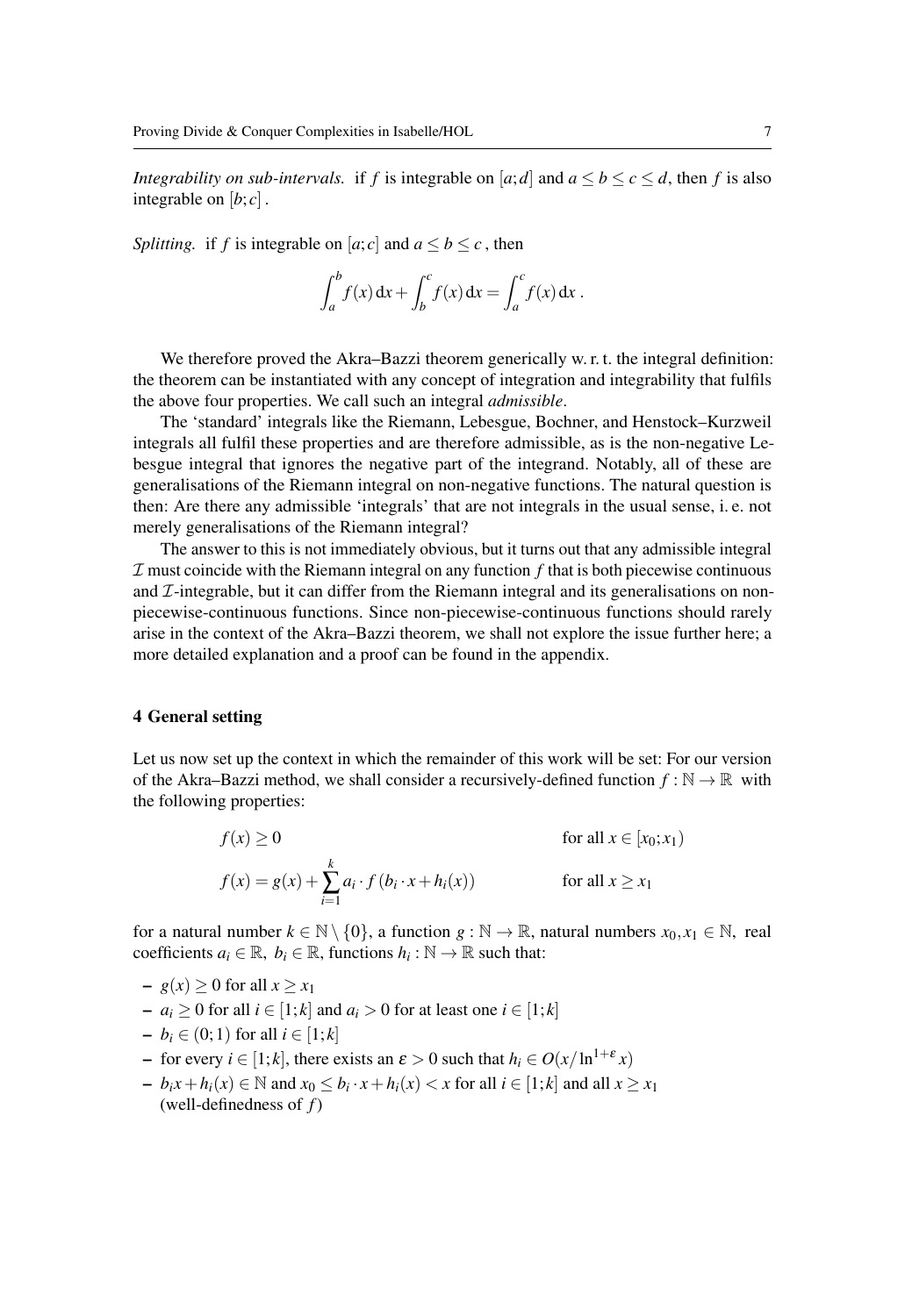We will now explain the meaning of these variables.

*The recursion structure.* The parameters  $x_0, x_1, k, a_i, b_i$ , and  $h_i$  characterise the recursion structure of the function *f* . To understand the role of the different parameters, it is useful to look at them in the case when *f* describes the cost of a Divide & Conquer algorithm: the values between  $x_0$  and  $x_1$  are the costs of the base cases; the cost of the recursive case is defined recursively as the sum of the costs of the recursive calls and the costs of combining the results of the calls. Each triple  $(a_i, b_i, h_i)$  corresponds to  $a_i$  recursive calls of the form  $b_i \cdot x + h_i(x)$ ; the costs of combining the results are represented by the function *g*.

*Variation terms.* The *h<sup>i</sup>* represent asymptotically small variation terms in the recursive call, allowing some deviation from the linear term  $b_i \cdot x$ . This is not merely a nice gimmick – it is actually necessary to have something like this, since, due to the discreteness of the natural numbers, a purely linear term in the recursive call is impossible. This approach covers rounding and other deviations in a uniform way, as opposed to making ad-hoc arguments why certain kinds of rounding do not change the result.

For example, the terms  $f(\frac{x}{2})$ ,  $f(\frac{x}{2})$ , and  $f(\frac{x}{2})+42$ ) would be admissible, as they can be expressed as  $f(b \cdot x + h(x))$  for some  $b \in (0,1)$  and some  $h : \mathbb{N} \to \mathbb{R}$  where  $h \in O(1)$ . However, much larger deviations, such as  $f(\lfloor \frac{1}{2}n - \sqrt{n} \rfloor)$ , are also allowed.

Of course, enough base cases must be provided (i.e.  $x_0$  and  $x_1$  must be chosen large enough and far enough apart) to fulfil the well-definedness conditions; a function 'definition' like  $f(x) = f(\frac{3}{4}x) + 1$  for  $x_1 = 3$  cannot be allowed since  $f(3) = f(\frac{9}{4}) + 1 = f(3) + 1$  is contradictory.

Leighton [\[14\]](#page-25-1) mentions that the condition that the  $h_i$  be in  $O(x/\ln^{1+\epsilon} x)$  for some  $\varepsilon > 0$  is tight in some sense, since the recurrence  $f(x) = 2f(x/2 + x/\ln x)$  has the asymptotic growth  $x \ln^{\Theta(1)} x$ , whereas the recurrence  $f(x) = 2f(x/2)$  (i.e. without the variation term) has the growth  $\Theta(x)$ .

### <span id="page-7-0"></span>5 The Akra–Bazzi method

Having established the necessary context, we will now present the main theorems of the Akra–Bazzi method for the function *f* . To do this, we first need to define the characteristic number of an Akra–Bazzi recurrence: The contribution of the recursion structure (without the 'recombination costs' *g*) to the asymptotic growth can be summarised as a single real number, which we call *p*. This number is defined implicitly as

$$
\sum_{i=1}^k a_i \cdot b_i^p = 1
$$

If the  $a_i$  are not all zero (which we assumed), this equation defines  $p$  uniquely. To show this, we consider the function

$$
t: \mathbb{R} \to \mathbb{R}_{>0}, x \mapsto \sum_{i=1}^k a_i \cdot b_i^x
$$
.

This function is continuous and  $t(x) \stackrel{-\infty}{\longrightarrow} \infty$  and  $t(x) \stackrel{\infty}{\longrightarrow} 0$ . Therefore, by the intermediate value theorem, some *p* such that  $\sum_{i=1}^{k} a_i \cdot b_i^p = 1$  always exists, and since *t* is also strictly decreasing, this *p* is unique.

<span id="page-7-1"></span>We can now state the three variants of the Akra–Bazzi theorem, which give Ω, *O*, and Θ bounds on the growth of *f* :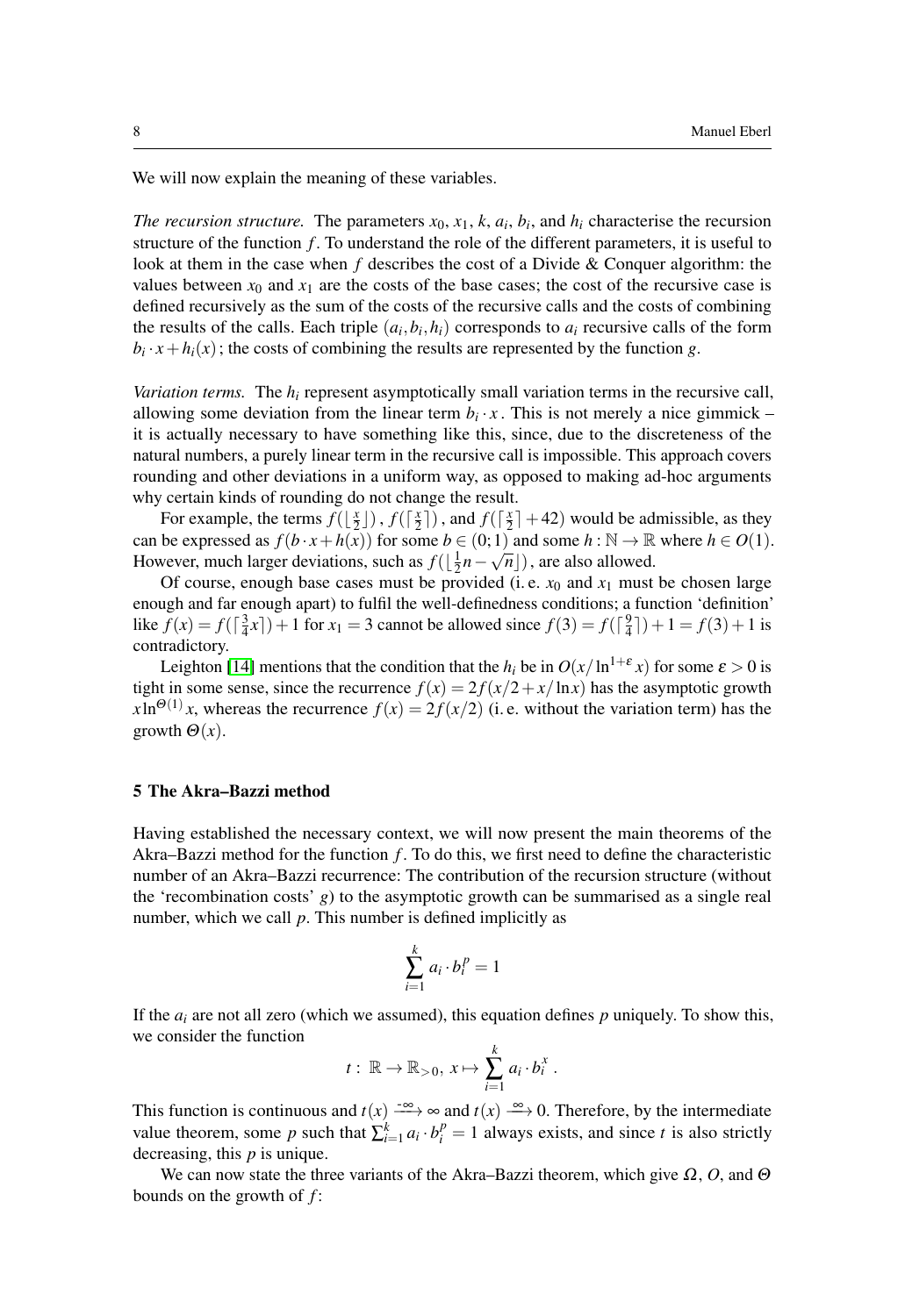### Theorem 1 (Akra–Bazzi theorem,  $\Omega$  version)

*Fix*  $\bar{g}$ :  $\mathbb{R} \to \mathbb{R}$  *with*  $g \in \Omega(\bar{g})$ *, i.e.*  $\bar{g}$  *is an asymptotic lower bound for g. Assume that:* 

- $f(x) > 0$  *for all sufficiently large x*
- $-\bar{g}(x) > 0$  *for all sufficiently large x*
- *there exist real constants c* > 0 *and C with* ∀*i* ∈ [1; *k*]. *C* < *b<sup>i</sup> such that for all sufficiently*  $large x: \forall u \in [C \cdot x; x] \cdot \overline{g}(u) \leq c\overline{g}(x)$
- $-\bar{g}$  *is bounded above on every real interval* [*a*;*b*] *with a* > *a*<sub>0</sub> *for some a*<sub>0</sub>
- $g(x)/x^{p+1}$  *is integrable on any interval* [*a*;*b*] *with a*  $\geq a_0$  *for some a*<sub>0</sub>

*Then*

$$
f \in \Omega\left(x^p \left(1 + \int_t^x \frac{\bar{g}(u)}{u^{p+1}} du\right)\right)
$$

*for any sufficiently large t.*

### Theorem 2 (Akra–Bazzi theorem, *O* version)

*Fix*  $\bar{g}$ :  $\mathbb{R} \to \mathbb{R}$  *with*  $g \in O(\bar{g})$ *, i.e.*  $\bar{g}$  *is an asymptotic upper bound for g. Assume that:* 

- $-\bar{g}(x) > 0$  *for all sufficiently large x*
- *there exist real constants c* > 0 *and C with* ∀*i* ∈ [1; *k*]. *C* < *b<sup>i</sup> such that for all sufficiently*  $large x: \forall u \in [C \cdot x; x] \cdot \overline{g}(u) \geq c\overline{g}(x)$
- $\bar{g}(x)/x^{p+1}$  is integrable on any real interval  $[a;b]$  with a  $\geq$  a<sub>0</sub> for sufficiently large a<sub>0</sub>

*Then*

$$
f \in O\bigg(x^p \bigg(1 + \int_t^x \frac{\bar{g}(u)}{u^{p+1}} du\bigg)\bigg)
$$

*for any sufficiently large t.*

Combining these two results yields:

# Theorem 3 (Akra–Bazzi theorem, Θ version)

*Fix*  $\bar{g}$ :  $\mathbb{R} \to \mathbb{R}$  *with*  $g \in \Theta(\bar{g})$ *, i.e.*  $\bar{g}$  *has the same asymptotic growth as g. Assume that:* 

- $f(x) > 0$  *for all sufficiently large x*
- $-\bar{g}(x) \geq 0$  *for all sufficiently large x*
- $−$  *there exist real constants*  $c_1, c_2 > 0$  *and*  $C$  *with*  $\forall i \in [1; k]$ .  $C < b_i$  *such that for all sufficiently large x:*  $\forall u \in [Cx; x]$ .  $c_1 \overline{g}(x) \leq \overline{g}(u) \leq c_2 \overline{g}(x)$
- $\bar{g}$  *is bounded above on every real interval* [*a*;*b*] *with a*  $\geq a_0$  *for some a*<sub>0</sub>
- $-\bar{g}(x)/x^{p+1}$  is integrable on any real interval  $[a;b]$  with  $a \ge a_0$  for some  $a_0$

*Then*

$$
f \in \Theta\left(x^p \left(1 + \int_t^x \frac{\bar{g}(u)}{u^{p+1}} du\right)\right)
$$

*for any sufficiently large t.*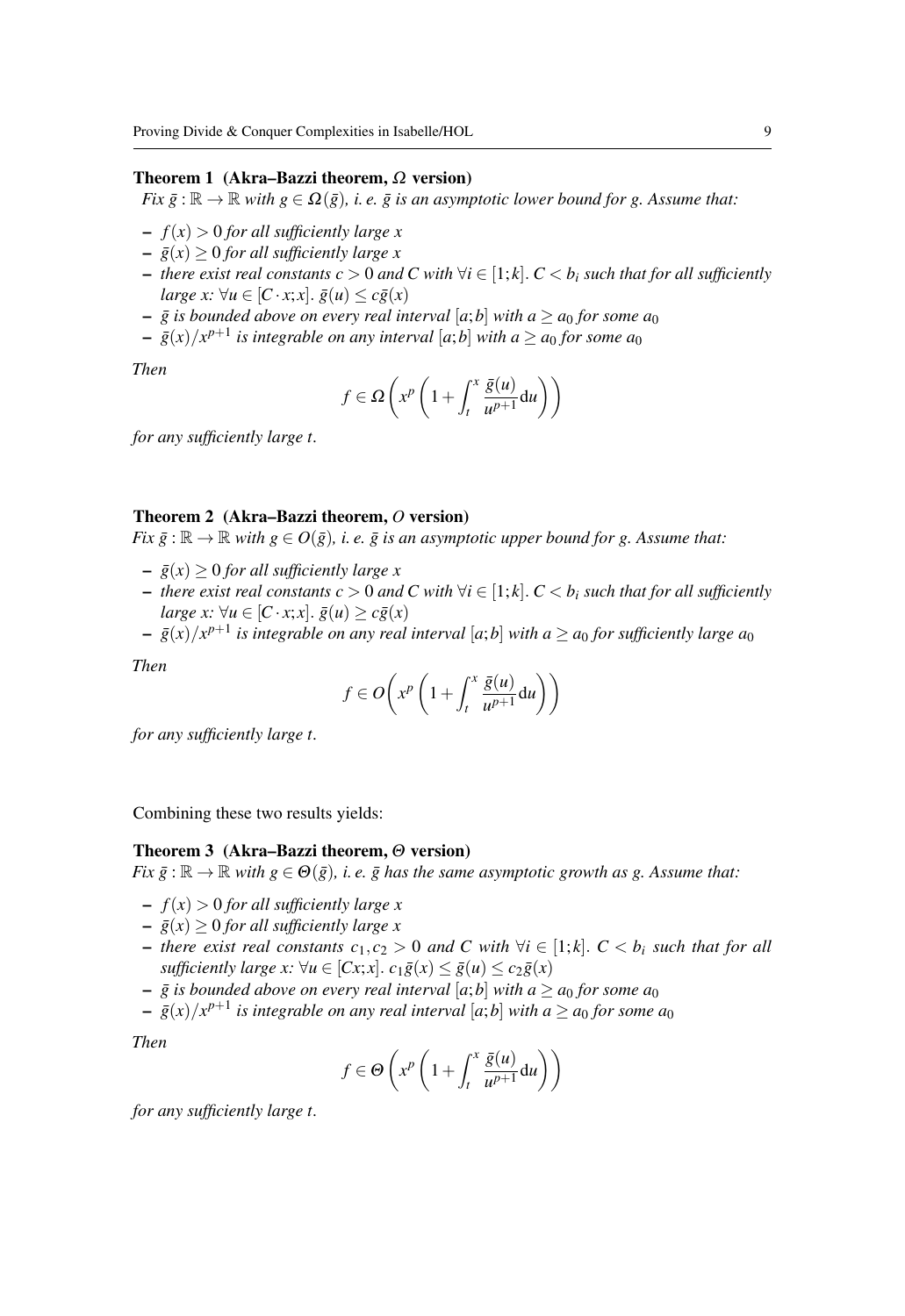The restrictions on  $\bar{g}$  are somewhat technical, especially the ones of the form  $\exists c_1 >$ 0. ∀*u* ∈ [Cx; *x*].  $c_1\bar{g}(x)$  ≤  $\bar{g}(u)$ . Leighton [\[14\]](#page-25-1) calls these the *polynomial-growth conditions*<sup>[2](#page-9-1)</sup> and also asserts that if  $|\bar{g}'|$  is upper-bounded by a polynomial, the conditions always hold. This is incorrect, since e. g.  $g(x) = 1 + \sin(x)$  is non-negative and the absolute of its derivative is upper-bounded by 1, but it does not fulfil either of the two polynomial-growth conditions.

Nevertheless, the most interesting cases are those where  $\bar{g}(x)$  is of the form  $x^r \ln^s x$ , and as Leighton also remarks, these functions always satisfy the polynomial-growth conditions. Restricting  $\bar{g}$  to this form, which we shall do in the next section, will lead us to a specialisation of the Akra–Bazzi method that is very close to the well-known Master Theorem.

Let us now analyse the conclusion of the last Akra–Bazzi theorem more closely in an informal way: Expanding the product inside the  $\Theta$  yields

$$
f \in \Theta(x^p) + \Theta\left(x^p \int_t^x \frac{\bar{g}(u)}{u^{p+1}} du\right).
$$

Clearly, the  $x^p$  in the left summand is independent from  $\bar{g}$  and would still be present even for  $\bar{g} = 0$ . The  $\Theta(x^p)$  can therefore be seen as the inherent cost of the recursion itself, which depends only on *p*, which in turn is determined uniquely by the *a<sup>i</sup>* and *b<sup>i</sup>* . The term with the integral on the right, on the other hand, also depends on the recombination costs  $\bar{g}(x)$ , and it is big whenever  $\bar{g}(x)$  is big.

It is also clear that the values of the base cases are completely irrelevant (as long as they are non-negative).

# <span id="page-9-0"></span>6 The Master Theorem

If we look at a restricted class of functions  $\bar{g}$ , we can make the last two observations of the previous section a bit more precise: If  $\bar{g}(x)$  is of the form  $x^q$  for some  $q \in \mathbb{R}$ , the conditions on  $\bar{g}$  (non-negativity, polynomial growth, boundedness, integrability) are all satisfied. If the other conditions for the Akra–Bazzi theorem are satisfied, we have:

$$
f \in \Theta(x^{p}) + \Theta\left(x^{p} \int_{t}^{x} u^{q-p-1} du\right) = \begin{cases} \Theta(x^{p}) + \Theta(x^{q}) &= \Theta(x^{p}) \quad \text{for } q < p \\ \Theta(x^{p}) + \Theta(x^{p} \ln x) &= \Theta(x^{p} \ln x) \quad \text{for } q = p \\ \Theta(x^{p}) + \Theta(x^{q}) &= \Theta(x^{q}) \quad \text{for } q > p \end{cases}
$$

The three cases differ in how high the inherent costs of the recursion are compared to the recombination costs. In the first case, the recombination costs are smaller than the recursion costs, which means that most of the work is done at the bottom of the recursion tree, since there are many leaves, but recombining them is cheap ('bottom-heavy recursion'). In the third case, the recombination costs dominate and most of the work will be done recombining the results near the top of the recursion tree ('top-heavy recursion'). In the second case, the recursion costs and the recombination costs have a similar rate of growth ('balanced recursion'). This case can be generalised further by considering  $\bar{g}(x) = x^p \ln^q x$ .

<span id="page-9-1"></span><sup>&</sup>lt;sup>2</sup> His conditions are slightly more restrictive; among other things, he requires them to hold for all  $x \ge 1$ .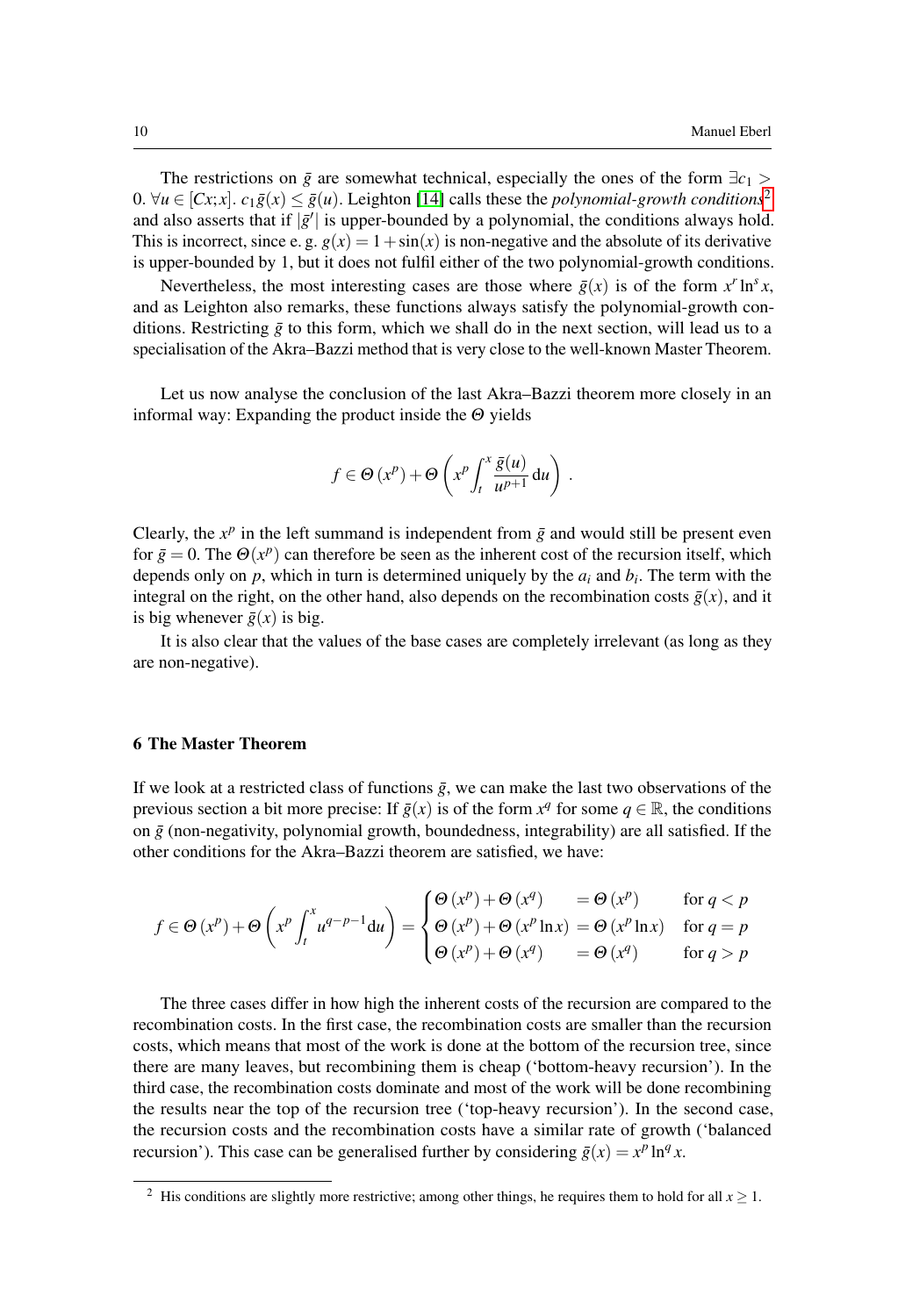This leads to our generalised Master Theorem:

#### Corollary 1 (Master Theorem)

*Bottom-heavy recursion.*

*If*  $g \in O(x^q)$  for some  $q < p$ , then  $f \in O(x^p)$ . If, additionally,  $f(x)$  is positive for all *sufficiently large x, we even have*  $f \in \Theta(x^p)$ *.*<sup>[3](#page-10-1)</sup>

*Balanced recursion. If*  $g \in \Theta(x^p \ln^q x)$  *for some q, then* 

$$
f \in \begin{cases} \Theta(x^p) & \text{if } q < -1 \\ \Theta(x^p \ln \ln x) & \text{if } q = -1 \\ \Theta(x^p \ln^{q+1} x) & \text{if } q > -1 \end{cases}
$$

*Top-heavy recursion.*

*If*  $g \in \Theta(x^q)$  for some  $q > p$ , then  $f \in \Theta(x^q) = \Theta(g)$ .

#### <span id="page-10-0"></span>7 Proving the Akra–Bazzi theorem and the Master theorem

We shall now describe the proof of our version of the Akra–Bazzi theorem. Some parts of the proof are very technical; in these parts of the proof, we shall attempt to provide the reader with a good high-level understanding of what must be proven and how we proved it without mentioning too many details. For more details, we refer the reader to the formal proof development in the *Archive of Formal Proofs* [\[9\]](#page-25-8) or, where applicable, Leighton's proof [\[14\]](#page-25-1). In any case, we recommend that readers familiarise themselves with Leighton's proof before attempting to understand ours.

### <span id="page-10-2"></span>7.1 Formal setting

First of all, we will explain how the conditions mentioned in Section [4](#page-6-0) are stated formally in Isabelle/HOL: We use a *locale* [\[4\]](#page-25-9) called *akra\_bazzi\_function*. A locale is a named context that contains fixed variables, assumptions, and definitions. Such a locale can be *instantiated* by providing values for the fixed variables and proving that its assumptions hold for these values. Instantiating a locale gives the user access to all the facts that were proven in this locale, specialised to the specific values that it was instantiated with. Figure [1](#page-11-1) shows the definition of the locale *akra\_bazzi\_function*, modulo some insignificant notational adjustments.

The only difference to the conditions stated in Section [4](#page-6-0) is that the recursive calls are of the shape  $f(ts_i(x))$  instead of  $f(b_i \cdot x + h_i x)$ . The reason for this is that the latter would require expressing a call like  $f(\frac{1}{2}x)$  in the rather awkward form  $f(\frac{1}{2}x + (\frac{1}{2}x) - \frac{1}{2}x)$ , whereas the former is more direct.

<span id="page-10-1"></span><sup>&</sup>lt;sup>3</sup> Note that due to the other constraints on  $f$  and  $g$ , the condition that  $f(x)$  is positive for all sufficiently large *x* must hold if either  $g(x)$  is positive for all sufficiently large *x* or  $f(x)$  is positive in all the base cases, i.e. for  $x \in [x_0; x_1)$ .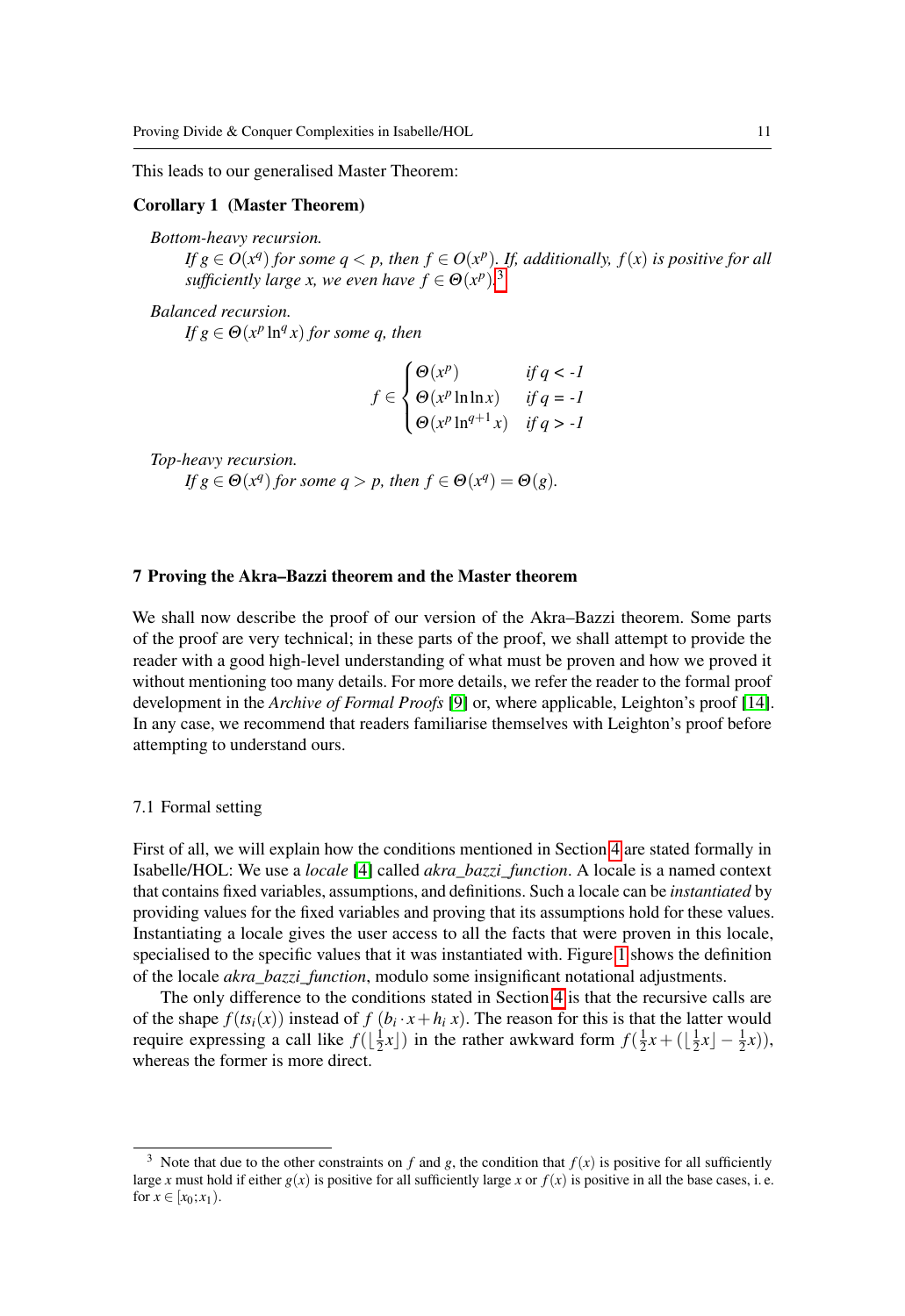| <b>locale</b> akra bazzi function = |  |  |
|-------------------------------------|--|--|
|-------------------------------------|--|--|

| fixes | $x_0$ $x_1$ k :: nat and as bs :: real list and ts :: (nat $\Rightarrow$ nat) list and            |
|-------|---------------------------------------------------------------------------------------------------|
|       | f :: nat $\Rightarrow$ real and g :: nat $\Rightarrow$ real                                       |
|       | assumes $k \neq 0$ and length $(as) = k$ and length $(bs) = k$ and length $(ts) = k$              |
| and   | $\forall a \in as. a > 0$ and $\forall b \in bs. b \in (0,1)$ and $\exists i \in [1;k]. as_i > 0$ |
| and   | $\forall i \in [1; k]$ . akra_bazzi_term $(x_0, x_1, bs_i, ts_i)$                                 |
| and   | $\forall x \in [x_0; x_1). \ f(x) > 0$                                                            |
| and   | $\forall x > x_1$ , $f(x) = g(x) + \sum_{i=1}^{k} as_i \cdot f(ts_i(x))$                          |
| and   | $\forall x > x_1. g(x) > 0$                                                                       |

<span id="page-11-1"></span>Figure 1 The locale *akra\_bazzi\_function* that formally captures the conditions imposed upon the recursivelydefined function *f*

The conditions on the recursive calls are replaced by the condition that all the  $ts_i$  be Akra–Bazzi terms, where

definition akra\_bazzi\_term $(x_0, x_1, b, t)$  =  $(\exists \varepsilon \ h. \ \varepsilon > 0 \ \land \ h \in O(\lambda x. \ x/\ln^{1+\varepsilon} x) \ \land$  $(\forall x > x_1, t(x) > x_0 \land t(x) < x \land b \cdot x + h(x) = t(x))$ .

One can then easily prove introduction rules to discharge this condition for specific forms of recursive calls, e. g.

> lemma akra\_bazzi\_term\_ceiling: assumes *b* > 0 and *b* < 1 and  $x_0 \leq b \cdot x_1$  and  $(1-b) \cdot x_1 \geq 1$ <br>shows akra bazzi term( $x_0, x_1, b, \lambda x$ , [*b* · *x*]) akra bazzi term $(x_0, x_1, b, \lambda x, [b \cdot x])$

Provided that such rules exist for every recursive call occurring in the recursive equation of *f* , this condition and most of the other locale assumptions contain only the constants *as*,  $bs, k, x_0$ , and  $x_1$  and can therefore be solved by simple evaluation for a concrete function  $f$ with concrete values for *as*, *bs*, etc. The remaining conditions are:

1. ∀*x*∈[*x*<sub>0</sub>; *x*<sub>1</sub>). *f*(*x*) ≥ 0 2.  $\forall x \geq x_1$ .  $g(x) \geq 0$ 3.  $\forall x \ge x_1$ .  $f(x) = g(x) + \sum_{i=1}^k as_i \cdot f(ts_i(x))$ 

These conditions must be shown by the user, but they are typically direct consequences from the definitions of *f* and *g*.

#### <span id="page-11-0"></span>7.2 Asymptotic estimates

<span id="page-11-2"></span>We now move on to the actual proofs. First of all, we need to prove a number of asymptotic inequalities, i. e. inequalities that hold whenever *x* is large enough. Leighton mentions the first four of these on page 5, but does not provide any proof (he mentions that they can be proven using 'standard Taylor series expansions and asymptotic analysis'). Apart from these, we found that we need four more inequalities that ensure that conditions like  $b_i x + h_i(x) < x$  and  $1-\ln(b_i x+h_i(x))^{-\epsilon/2} > 0$  will hold for all relevant inputs *x*. Without these conditions, several terms that occur in the proof of the Akra–Bazzi theorem would not even be well-defined.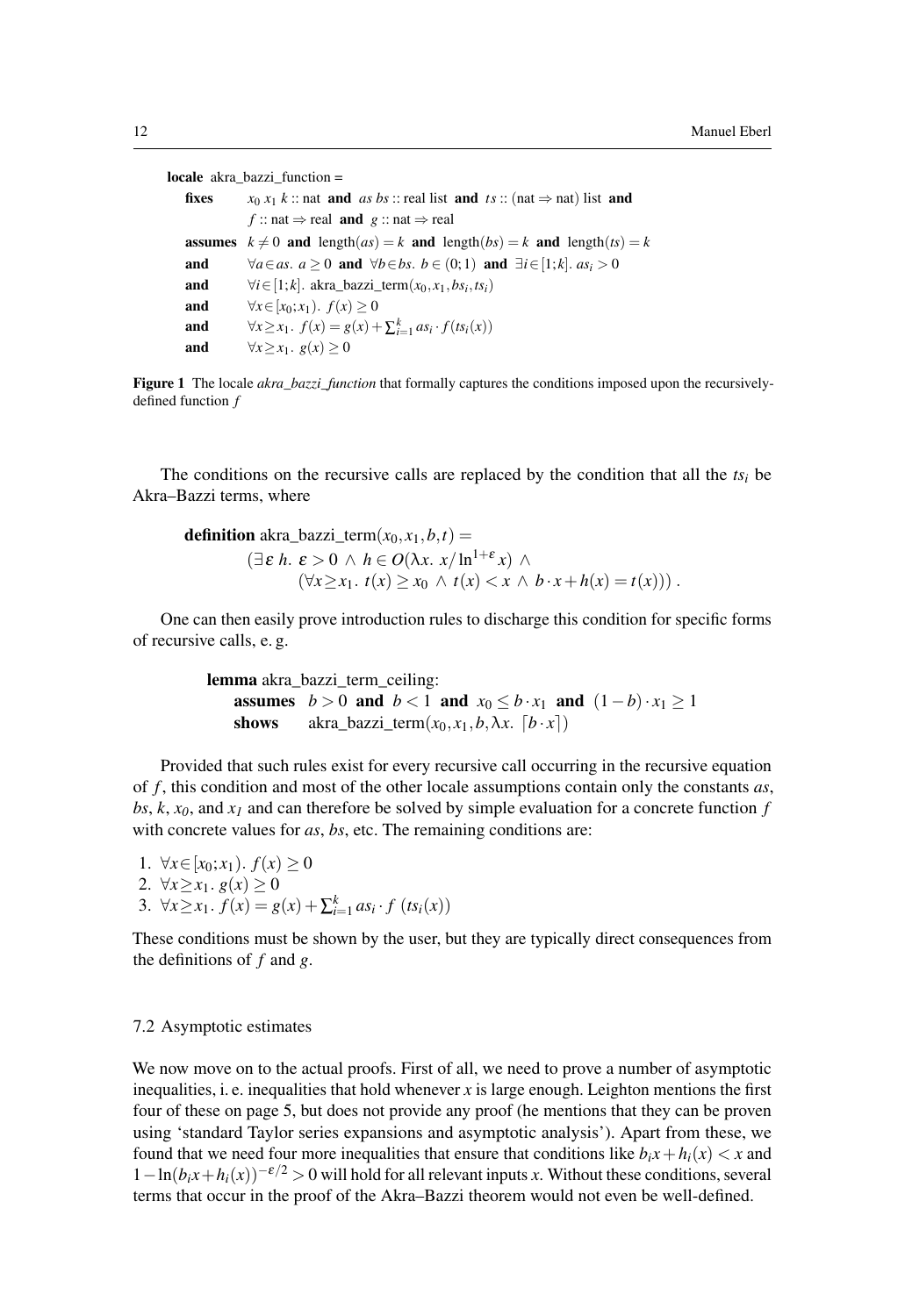**Lemma 1** (Asymptotic inequalities) *For any*  $H, \varepsilon \in \mathbb{R}_{>0}$ ,  $b \in (0, 1)$ *, and*  $p \in \mathbb{R}$ *, there exists some*  $x_0 \in \mathbb{R}$  *such that the following inequalities hold for all*  $x > x_0$ *:* 

$$
\left(1 \pm \frac{H}{b \ln^{1+\epsilon} x}\right)^p \left[1 + \left(\ln^{-\epsilon/2} \left(bx + \frac{Hx}{\ln^{1+\epsilon} x}\right)\right)\right] \ge 1 + \ln^{-\epsilon/2} x \tag{1}
$$

$$
\left(1 \pm \frac{H}{b \ln^{1+\epsilon} x}\right)^p \left[1 - \left(\ln^{-\epsilon/2} \left(bx + \frac{Hx}{\ln^{1+\epsilon} x}\right)\right)\right] \le 1 - \ln^{-\epsilon/2} x \tag{2}
$$

<span id="page-12-0"></span>
$$
\frac{1}{2}\left(1+\ln^{-\varepsilon/2}x\right) \le 1\tag{3}
$$

$$
2\left(1 - \ln^{-\varepsilon/2} x\right) \ge 1\tag{4}
$$

$$
\left[\ln\left(bx - \frac{Hx}{\ln^{1+\epsilon} x}\right)\right]^{-\epsilon/2} < 1\tag{5}
$$

<span id="page-12-4"></span><span id="page-12-1"></span>
$$
\frac{H}{\ln^{1+\varepsilon} x} < \frac{b}{2} \tag{6}
$$

<span id="page-12-3"></span>
$$
\frac{H}{\ln^{1+\varepsilon} x} < \frac{1-b}{2} \tag{7}
$$

$$
x\left(1 - b - \frac{H}{\ln^{1+\varepsilon} x}\right) > 1\tag{8}
$$

*(The*  $\pm$  *means that the inequality must hold both for a*  $+$  *and for a*  $-$  *in its place.)* 

*Proof* All but the first two of these inequalities are trivial and can be proven by comparing the limits of the left-hand side and the right-hand side; the first two, however, require non-trivial asymptotic analysis using Taylor series expansions. Since these two inequalities are a crucial ingredient in the proof of this generalised Akra–Bazzi theorem, we will briefly sketch the proof of [\(1\)](#page-12-0). (The proof of [\(2\)](#page-12-1) is mostly analogous.)

The key ingredient in proving the inequality is the Taylor series expansion

$$
(1 \pm t(x))^y = 1 \pm yt(x) + O(t(x)^2) = 1 + O(t(x)) \quad \text{if } \lim_{x \to \infty} t(x) = 0
$$

In the following, we will indicate such an expansion with the symbol  $\frac{T\text{aylor}}{T}$  and a curly bracket that denotes which term is taken to be  $t(x)$  in the expansion.

First of all, we estimate the first factor on the left-hand side with<sup>[4](#page-12-2)</sup>

$$
\left(1 \pm \overbrace{\frac{H}{b \ln^{1+\epsilon} x}}^{t(x)}\right)^p \stackrel{\text{Taylor}}{=} 1 + O\left(\ln^{-1-\epsilon} x\right) = 1 + o\left(\ln^{-1-\epsilon/2} x\right)
$$

<span id="page-12-2"></span><sup>&</sup>lt;sup>4</sup> The notation here becomes a bit informal. Terms like  $f(x) + O(g(x))$  stand for the set  $\{f(x) + h(x) | h(x) \in$  $O(g(x))$ } and all equality symbols are then essentially set inclusions, i. e.  $f(x) + O(...) = g(x) + O(...)$  means that the left-hand side is a subset of the right-hand side.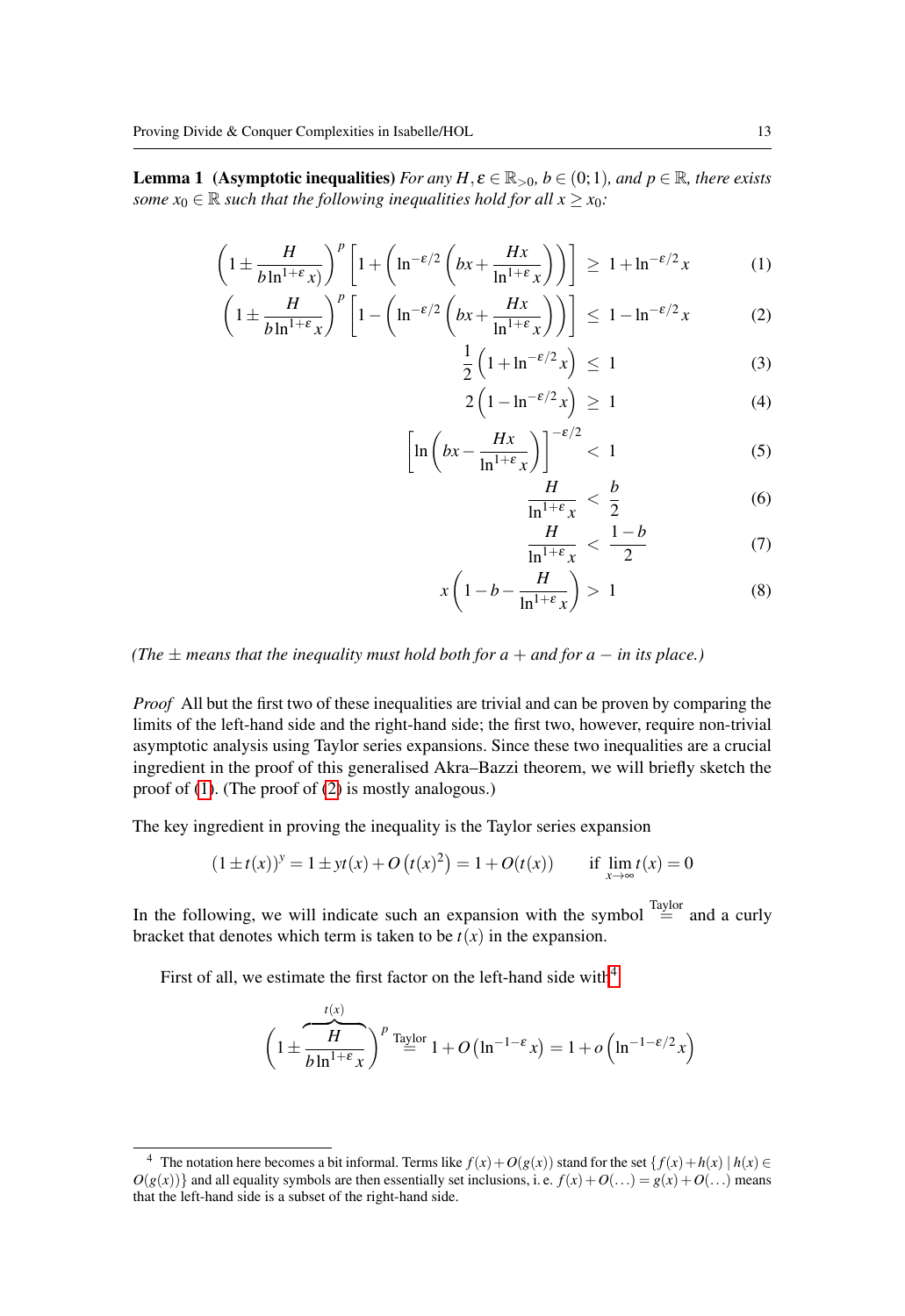Moreover, we have in the second factor:

$$
\ln^{-\varepsilon/2} \left( bx + \frac{Hx}{\ln^{1+\varepsilon} x} \right) = \left[ \ln \left( bx \left( 1 + \frac{H}{b \ln^{1+\varepsilon} x} \right) \right) \right]^{-\varepsilon/2} =
$$
  
\n
$$
= \left[ \ln bx + \ln \left( 1 + \frac{H}{b \ln^{1+\varepsilon} x} \right) \right]^{-\varepsilon/2} =
$$
  
\n
$$
= \left( \ln^{-\varepsilon/2} bx \right) \left[ 1 + \frac{1}{\ln bx} \ln \left( 1 + \frac{H}{b \ln^{1+\varepsilon} x} \right) \right]^{-\varepsilon/2} \stackrel{\text{Taylor}}{=}
$$
  
\n
$$
= \left( \ln^{-\varepsilon/2} bx \right) \left[ 1 + O \left( \frac{1}{\ln bx} \ln \left( 1 + \frac{H}{b \ln^{1+\varepsilon} x} \right) \right) \right] =
$$
  
\n
$$
= \left( \ln^{-\varepsilon/2} bx \right) + \left( \ln^{-1-\varepsilon/2} bx \right) O \left( \ln \left( 1 + \frac{H}{b \ln^{1+\varepsilon} x} \right) \right) =
$$
  
\n
$$
= \left( \ln^{-\varepsilon/2} bx \right) + \left( \ln^{-1-\varepsilon/2} bx \right) o(1) =
$$
  
\n
$$
= \left( \ln^{-\varepsilon/2} bx \right) + o \left( \ln^{-1-\varepsilon/2} x \right)
$$

Combining these two asymptotic estimates, we have:

$$
\left(1 \pm \frac{H}{b \ln^{1+\epsilon} x}\right)^{p} \left[1 + \left(\ln^{-\epsilon/2} \left(bx + \frac{Hx}{\ln^{1+\epsilon} x}\right)\right)\right] =
$$
\n
$$
= \left[1 + o\left(\ln^{-1-\epsilon/2} x\right)\right] \left[1 + \left(\ln^{-\epsilon/2} bx\right) + o\left(\ln^{-1-\epsilon/2} x\right)\right] =
$$
\n
$$
= 1 + (\ln bx)^{-\epsilon/2} + o\left(\ln^{-1-\epsilon/2} x\right) =
$$
\n
$$
= 1 + (\ln b + \ln x)^{-\epsilon/2} + o\left(\ln^{-1-\epsilon/2} x\right) =
$$
\n
$$
= 1 + \left(\ln^{-\epsilon/2} x\right) \left(1 + \frac{\ln b}{\ln x}\right)^{-\epsilon/2} + o\left(\ln^{-1-\epsilon/2} x\right)^{\text{Taylor}} =
$$
\n
$$
= 1 + \left(\ln^{-\epsilon/2} x\right) \left(1 - \frac{\epsilon \ln b}{2 \ln x} + O\left(\ln^{-2} x\right)\right) + o\left(\ln^{-1-\epsilon/2} x\right) =
$$
\n
$$
= 1 + \ln^{-\epsilon/2} x + \left[\frac{-\epsilon \ln b}{2} \ln^{-1-\epsilon/2} x + o\left(\ln^{-1-\epsilon/2} x\right)\right] \ge
$$

Since  $b \in (0, 1)$ , we have ln  $b < 0$ . Therefore, the term in brackets will be positive for sufficiently large *x* and we have:

$$
\geq 1 + \ln^{-\varepsilon/2} x
$$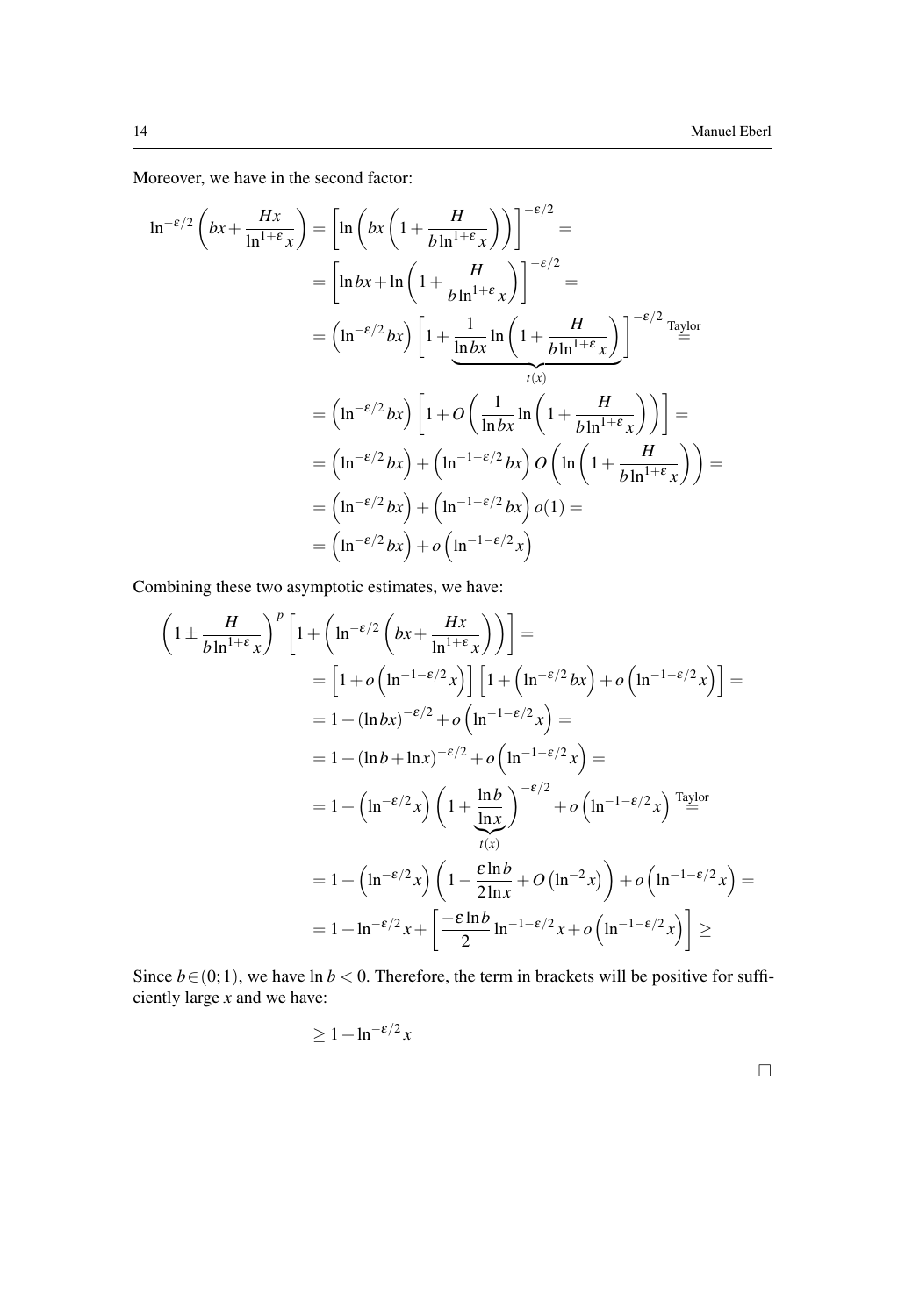#### 7.3 The continuous Akra–Bazzi theorem

For the next part, we closely follow Leighton's proof (pp. 6–8). Here we prove the Akra–Bazzi theorem for *continuous* recurrences, i.e. a function  $f : \mathbb{R} \to \mathbb{R}$  that fulfils all the conditions stated before, but not just on  $\mathbb N$ , but on  $\mathbb R$ . We therefore look at the following setting, which is essentially the real-valued analogue to the setting described in Section [4:](#page-6-0)

Consider  $f : \mathbb{R} \to \mathbb{R}$  with the following properties:

$$
f(x) \ge 0 \qquad \text{for all } x \in [x_0; x_1]
$$
  

$$
f(x) = g(x) + \sum_{i=1}^{k} a_i \cdot f(b_i \cdot x + h_i(x)) \qquad \text{for all } x > x_1
$$

for a natural number  $k \in \mathbb{N} \setminus \{0\}$ , a function  $g : \mathbb{R} \to \mathbb{R}$ , natural numbers  $x_0, x_1 \in \mathbb{R}$ , real coefficients  $a_i \in \mathbb{R}$ ,  $b_i \in \mathbb{R}$ , functions  $h_i : \mathbb{N} \to \mathbb{R}$ , and  $p \in \mathbb{R}$  such that:

- $-g(x) > 0$  for all  $x > x_0$
- *a<sup>i</sup>* ≥ 0 for all *i* ∈ [1; *k*] and *a<sup>i</sup>* > 0 for at least one *i* ∈ [1; *k*]
- $b_i \in (0; 1)$  for all *i* ∈ [1; *k*]
- $\leq$  − for every *i* ∈ [1; *k*], there exists an  $\varepsilon$ <sub>*i*</sub> > 0 such that *h*<sub>*i*</sub> ∈ *O*(*x*/ln<sup>1+ε*i*</sup> *x*)
- $-\sum_{i=1}^{k} a_i \cdot b_i^p = 1$
- $-g(u)u^{-p-1}$  is integrable on [*x*<sub>0</sub>; *x*] for any  $x \ge x_0$

We can assume w.l.o.g. that all the  $h_i$  fulfil  $h_i \in O(x/\ln^{1+\epsilon} x)$  for the same  $\varepsilon$  by choosing the minimum of all the  $\varepsilon_i$  values. It is then clear that there exists a constant *H* such that, for sufficiently large *x*, we have  $|h_i(x)| \leq Hx \ln^{-1-\epsilon} x$  for all  $i \in [1; k]$ .

We also assume that  $x_0$  and  $x_1$  are chosen large enough such that the following inequalities hold:

- $1 \le x_0 \le \frac{1}{2} b_i x_1$  for all *i* ∈ [1; *k*]
- $|h_i(x)| ≤ Hx \ln x^{-1-\epsilon}$  for all *i* ∈ [1; *k*] and all *x* ≥ *x*<sub>1</sub>
- − the inequalities [\(1\)](#page-12-0) to [\(8\)](#page-12-3) from Lemma [1](#page-11-2) for any  $b \in \{b_1...b_k\}$  and all  $x \ge x_0$
- − there exists some real number *C* such that  $Cx \leq b_i x Hx \ln^{-1-\epsilon} x$  for any  $i \in [1; k]$  and all  $x > x_1$

### *7.3.1 The lower bound.*

We will now show how to obtain an asymptotic lower bound on  $f(x)$ . For this, we further have to assume the existence of positive and finite bounds

$$
F := \inf_{x \in [x_0; x_1]} f(x) \qquad \text{and} \qquad G := \sup_{x \in [x_0; x_1]} g(x)
$$

and the growth condition  $\forall x \geq x_1$ .  $\forall u \in [Cx; x]$ .  $c_2g(x) \geq g(u)$  for some  $c_2 > 0$ . We can then show the following two lemmas:

<span id="page-14-0"></span>**Lemma 2** *There exists a c<sub>4</sub> > 0 <i>such that, for any i*  $\in$  [1;*k*] *and all x*  $\geq x_1$ *:* 

$$
x^{p} \int_{b_{i}x+h_{i}(x)}^{x} \frac{g(u)}{u^{p+1}} du \leq c_{4}g(x)
$$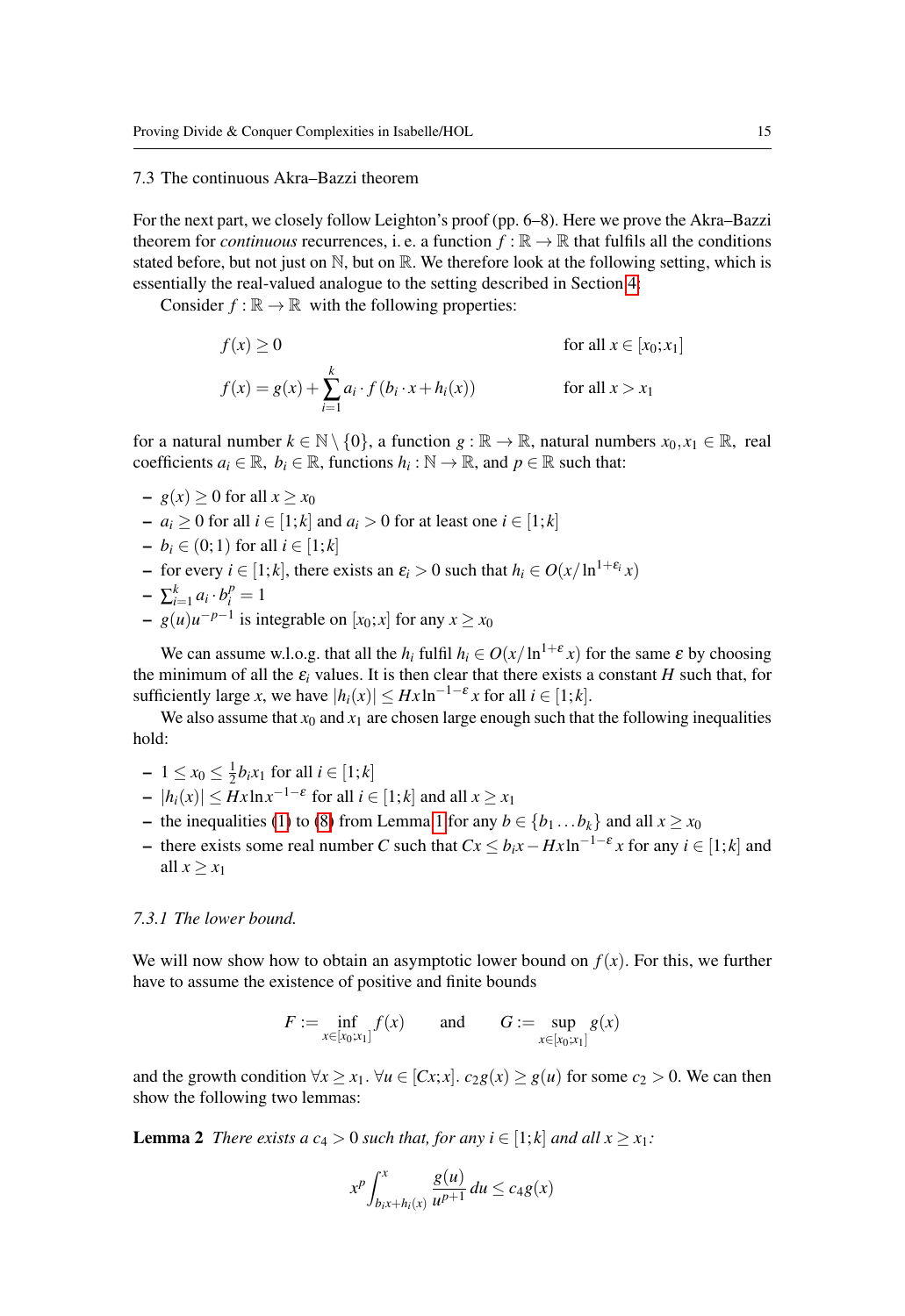*Proof* Technical and uninteresting; refer to Leighton's Lemma 1 or our formal proof development for details.

<span id="page-15-0"></span>**Lemma 3** *There exists a*  $c_5 > 0$  *with*  $c_5 \leq \frac{1}{2c_4}$  *such that, for any*  $x \in [x_0; x_1]$ *:* 

$$
2c_5x^p\left(1+\int_{x_0}^x\frac{g(u)}{u^{p+1}}du\right)\leq f(x)
$$

*Proof* We have  $x^p \le \max(x_0^p, x_1^p)$  and  $g(u)u^{-p-1} \le G \cdot \max(x_0^{-p-1}, x_1^{-p-1})$ ; it is easy to use this to derive some bound *c* such that

$$
\frac{2}{F}x^p\left(1+\int_{x_0}^x\frac{g(u)}{u^{p+1}}\,\mathrm{d}u\right)\leq c
$$

and therefore

$$
\frac{2}{c}x^p\left(1+\int_{x_0}^x\frac{g(u)}{u^{p+1}}\,\mathrm{d}u\right)\leq F\leq f(x)\;.
$$

Setting  $c_5 := min(c^{-1}, (2c_4)^{-1})$  yields the desired bound. □

We can then show the following lower bound for *f*

# Lemma 4

$$
c_5x^p\left(1+\ln^{-\varepsilon/2}x\right)\left(1+\int_{x_0}^x\frac{g(u)}{u^{p+1}}\,du\right)\leq f(x)\qquad\text{for all }x\geq x_0
$$

*Proof* The proof is by induction over *x* with the base case  $x \in [x_0; x_1]$  and the inductive step *x* > *x*<sub>1</sub> while assuming that the induction hypothesis holds for all  $b_i x + h_i(x)$  for any  $i \in [1; k]$ . This induction scheme is well-founded, since the bounds on the  $h_i$  and inequality [\(8\)](#page-12-3) imply  $[b_i x + h_i(x)] < [x]$  for any  $x \ge x_1$ , so the measure  $\mu : \mathbb{R} \to \mathbb{N}, x \mapsto [x]$  decreases.

*Base case.* We have  $x \in [x_0; x_1]$  and therefore:

$$
c_5 x^p \underbrace{\left(1+\ln^{-\varepsilon/2} x\right)}_{\text{by Lemma 1.}(3)} \left(1+\int_{x_0}^x \frac{g(u)}{u^{p+1}} \, \mathrm{d}u\right) \leq 2c_5 x^p \left(1+\int_{x_0}^x \frac{g(u)}{u^{p+1}} \, \mathrm{d}u\right) \stackrel{\text{Lemma 3}}{\leq} f(x)
$$

*Induction step* We have  $x > x_1$  and we assume the following induction hypothesis for any  $i \in [1; k]$ :

<span id="page-15-1"></span>
$$
c_5(b_ix + h_i(x))^p \left(1 + \ln^{-\varepsilon/2}(b_ix + h_i(x))\right) \left(1 + \int_{x_0}^{b_ix + h_i(x)} \frac{g(u)}{u^{p+1}} du\right) \le
$$
  
 
$$
\leq f(b_ix + h_i(x))
$$
 (IH)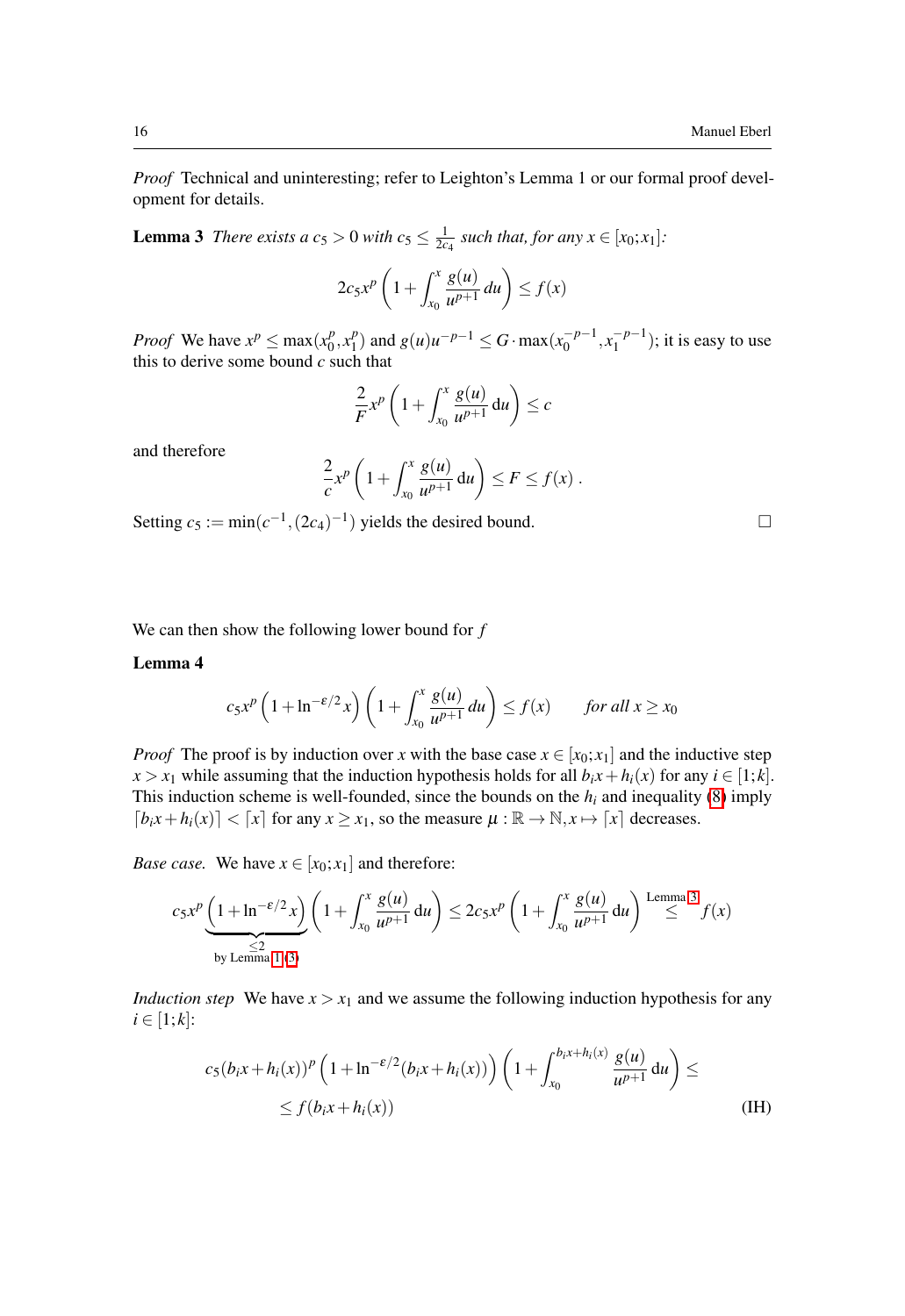We can then show:

$$
c_5x^p \left(1 + \ln^{-\varepsilon/2} x\right) \left(1 + \int_{x_0}^x \frac{g(u)}{u^{p+1}} du\right) \stackrel{\text{Lemma 3}}{\leq}
$$
  
\n
$$
\leq c_5x^p \left(1 + \ln^{-\varepsilon/2} x\right) \left(1 + \int_{x_0}^x \frac{g(u)}{u^{p+1}} du\right) + g(x) - 2c_5c_4 g(x) \stackrel{\text{Lemma 1.3)}}{\leq}
$$
  
\n
$$
\leq c_5x^p \left(1 + \ln^{-\varepsilon/2} x\right) \left(1 + \int_{x_0}^x \frac{g(u)}{u^{p+1}} du\right) + g(x) - c_5c_4 \left(1 + \ln^{-\varepsilon/2} x\right) g(x) =
$$
  
\n
$$
= g(x) + c_5x^p \left(1 + \ln^{-\varepsilon/2} x\right) \left(1 + \int_{x_0}^x \frac{g(u)}{u^{p+1}} du - \frac{c_4}{x^p} g(x)\right) \stackrel{\text{Lemma 2}}{\leq}
$$
  
\n
$$
= g(x) + c_5x^p \left(1 + \ln^{-\varepsilon/2} x\right) \left(1 + \int_{x_0}^x \frac{g(u)}{u^{p+1}} du - \int_{b_i x + h_i(x)}^x \frac{g(u)}{u^{p+1}} du\right) =
$$
  
\n
$$
= g(x) + c_5x^p \left(1 + \ln^{-\varepsilon/2} x\right) \left(1 + \int_{x_0}^{b_i x + h_i(x)} \frac{g(u)}{u^{p+1}} du\right) =
$$
  
\n
$$
= g(x) + \left(\sum_{i=1}^k a_i b_i^p\right) c_5x^p \left(1 + \ln^{-\varepsilon/2} x\right) \left(1 + \int_{x_0}^{b_i x + h_i(x)} \frac{g(u)}{u^{p+1}} du\right) =
$$
  
\n
$$
= g(x) + \sum_{i=1}^k a_i c_5 b_i^p x^p \left(1 + \ln^{-\varepsilon/2} x\right) \left(1 + \int_{x_0}^{b_i x + h_i(x)} \frac{g(u)}{u^{p+1}} du\right)
$$

Let us now focus on the  $b_i^p x^p \left(1 + \ln^{-\varepsilon/2} x\right)$  term. Let  $s := -1$  if  $p \ge 0$  and  $s := 1$  other-wise.<sup>[5](#page-16-0)</sup>By applying first Lemma [1.](#page-11-2)[\(1\)](#page-12-0) and then  $|h_i(x)| \leq Hx \ln x^{-1-\epsilon}$ , we have:

$$
b_i^p x^p \left(1 + \ln^{-\varepsilon/2} x\right) \stackrel{(1)}{\leq} b_i^p x^p \left(1 + \frac{sH}{b_i \ln^{1+\varepsilon} x}\right)^p \left(1 + \ln^{-\varepsilon/2} \left(b_i x + \frac{Hx}{\ln^{1+\varepsilon} x}\right)\right) =
$$
  
=  $\left(b_i x + \frac{sHx}{\ln^{1+\varepsilon} x}\right)^p \left(1 + \ln^{-\varepsilon/2} \left(b_i x + \frac{Hx}{\ln^{1+\varepsilon} x}\right)\right) \le$   
 $\le (b_i x + h_i(x))^p \left(1 + \ln^{-\varepsilon/2} (b_i x + h(x))\right)$ 

Plugging this result into the inequality chain we interrupted before, we have:

$$
g(x) + \sum_{i=1}^{k} a_i c_5 b_i^p x^p \left( 1 + \ln^{-\varepsilon/2} x \right) \left( 1 + \int_{x_0}^{b_i x + h_i(x)} \frac{g(u)}{u^{p+1}} du \right) \le
$$
  
\n
$$
\le g(x) + \sum_{i=1}^{k} a_i c_5 (b_i x + h_i(x))^p \left[ 1 + \ln^{-\varepsilon/2} (b_i x + h(x)) \right] \left( 1 + \int_{x_0}^{b_i x + h_i(x)} \frac{g(u)}{u^{p+1}} du \right) \stackrel{\text{(IH)}}{\le}
$$
  
\n
$$
\le g(x) + \sum_{i=1}^{k} a_i f(b_i x + h_i(x)) = f(x)
$$

This concludes the induction. We have thus shown that for all  $x \ge x_0$ :

$$
c_5x^p \left(1 + \int_{x_0}^x \frac{g(u)}{u^{p+1}} du\right) \le c_5x^p \left(1 + \ln^{-\varepsilon/2} x\right) \left(1 + \int_{x_0}^x \frac{g(u)}{u^{p+1}} du\right) \le f(x)
$$

<span id="page-16-0"></span><sup>&</sup>lt;sup>5</sup> Note the implicit case distinction for  $p \ge 0$  and  $p < 0$ : for  $p \ge 0$ , we need to show  $b_i x - H x \ln^{-1-\epsilon} x \le b_i x + h_i(x)$ , whereas for  $p < 0$  we need to show  $b_i x + H x \ln^{-1-\epsilon} x \ge b_i x + h_i(x)$  since the negative exponent flips the inequality. This case distinction is not mentioned by Leighton.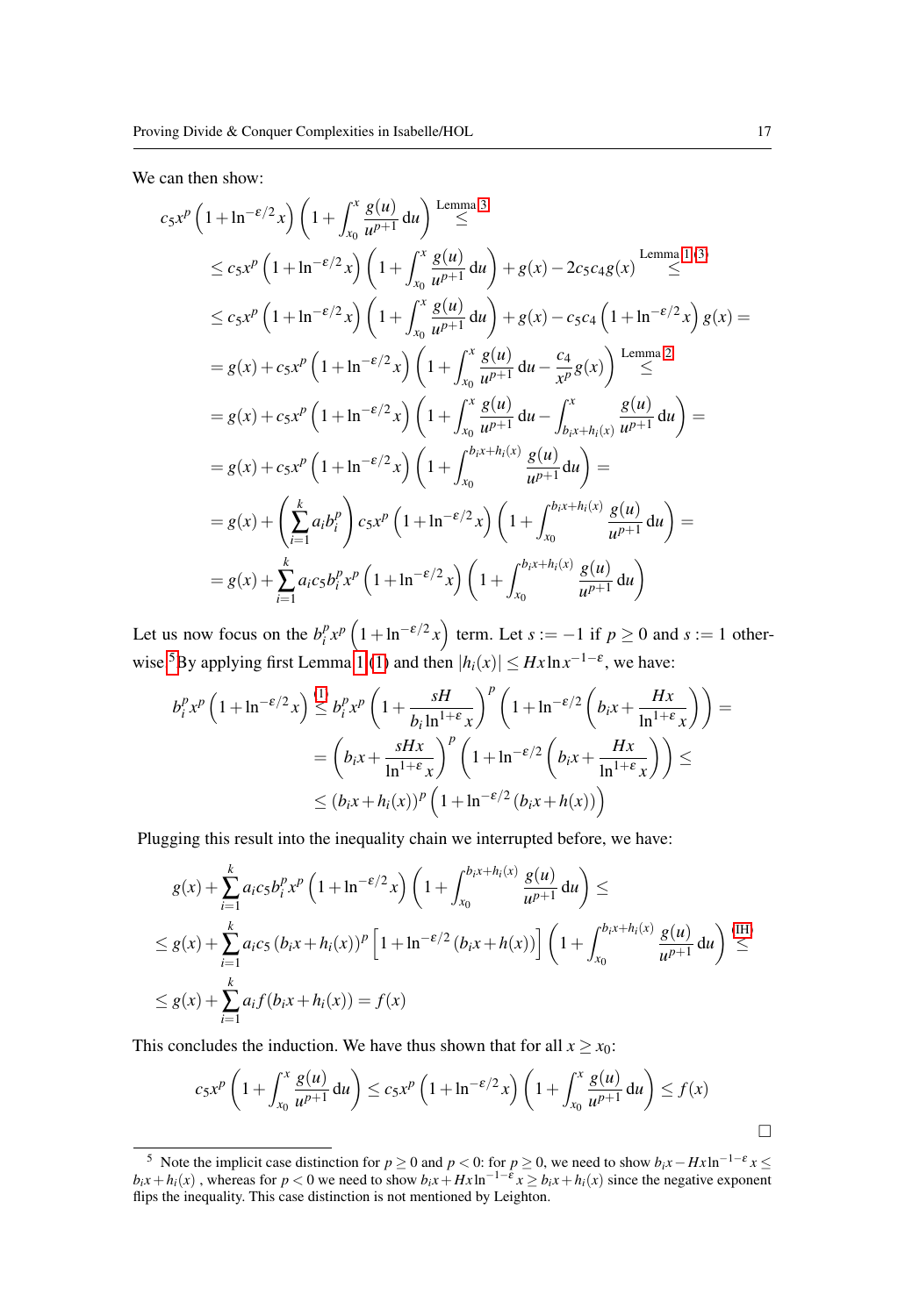### *7.3.2 The upper bound*

The proof of the upper bound is analogous with the following exceptions:

- $\leq$  The assumptions we need are sup<sub>*x*∈[*x*<sub>0</sub>;*x*<sub>1</sub>]</sub>  $f(x) < \infty$  and ∀*x* ≥ *x*<sub>1</sub>. ∀*u* ∈ [*Cx*;*x*]. *c*<sub>1</sub>*g*(*x*) ≤  $g(u)$  for some  $c_1 > 0$ .
- The inequality we need to show by induction is

$$
f(x) \le c_6 x^p \left(1 - \ln^{-\varepsilon/2} x\right) \left(1 + \int_{x_0}^x \frac{g(u)}{u^{p+1}} du\right)
$$

#### 7.4 Lifting to the discrete case

The remaining work in the proof of the Akra–Bazzi theorem is now to lift this result for continuous recurrences to discrete recurrences. We will again illustrate this for the lower bound. We consider the setting given in Theorem [1.](#page-7-1)

First of all, we find values  $G > 0$  and  $\hat{x}_0$ ,  $\hat{x}_1$  such that:

$$
- x_1 \leq \hat{x}_0 \leq \hat{x}_1
$$
  
\n
$$
- f(x) > 0 \text{ for all } x \geq \hat{x}_0
$$
  
\n
$$
- g(x) \geq G\bar{g}(x) \text{ for all } x \geq \hat{x}_0 \text{ (possible because } g \in \Omega(\bar{g}))
$$
  
\n
$$
- \bar{g}(x) \geq 0 \text{ for all } x \geq \hat{x}_0
$$
  
\n
$$
- b_i x + h_i(x) \geq \hat{x}_0 \text{ for all } x \geq \hat{x}_1 \text{ and } i \in [1; k]
$$

Since *g* has the asymptotic lower bound  $\bar{g}$  and we want to find an asymptotic lower bound on *f* , it is natural that the function obtained by copying the definition of *f* , but with the costs  $\bar{g}$  instead of *g*, should be an asymptotic lower bound on  $f$ . We therefore define the function  $\hat{f}: \mathbb{N} \to \mathbb{R}$  as follows:

$$
\hat{f}(x) = \begin{cases}\n\max(0, f(x)/G) & \text{if } x < \hat{x}_1 \\
\bar{g}(x) + \sum_{i=1}^k a_i \hat{f}(b_i x + h_i(x)) & \text{otherwise}\n\end{cases}
$$

It is clear that  $\hat{f}$  is non-negative everywhere, positive for large enough *x*, and  $G\hat{f}(x) \leq f(x)$ for all  $x \ge x_0$ . Therefore, any asymptotic lower bound on  $\hat{f}$  will also be a lower bound on  $f$ .

Next, we find some  $\bar{x}_0 > \hat{x}_1$  such that

- − the asymptotic inequalities [\(1\)](#page-12-0) to [\(8\)](#page-12-3) hold for all  $x \ge x_0$ ,  $c = H$ ,  $b = b_i$  for  $i \in [1; k]$
- $|h_i(x)| ≤ Hx \ln^{-1-\epsilon} x$  for all  $x ≥ \bar{x}_0$  and  $i ∈ [1; k]$
- $-$  *Cx* ≤ *b<sub>i</sub>x*−*Hx* ln<sup>−1−ε</sup>*x* for all *x* ≥ *x*<sub>0</sub> and *i* ∈ [1;*k*]
- $-\bar{g}$  is bounded from above on all intervals that lie above  $\bar{x}_0$
- −  $\bar{g}(u)$  ≤  $c_2\bar{g}(x)$  for all  $x \ge \bar{x}_0$  and  $u \in [Cx; x]$
- $-\hat{f}(|x|) > 0$  and  $\bar{g}(x) \ge 0$  for all  $x \ge \bar{x}_0$
- $-\bar{g}(u)u^{-p-1}$  is integrable on all intervals that lie above  $\bar{x}_0$

and we find a  $\bar{x}_1$  such that  $\bar{x}_1 \geq \frac{2}{b_i} \bar{x}_0$  for all  $i \in [1; k]$ .

We can then extend  $\hat{f}$  to a function  $\bar{f}$  :  $\mathbb{R} \to \mathbb{R}$  using the following definition:

$$
\bar{f}(x) = \begin{cases} \hat{f}(|x|) & \text{if } x \le \bar{x}_1 \\ g(x) + \sum_{i=1}^k a_i \bar{f}(b_i x + h_i(x)) & \text{otherwise} \end{cases}
$$

Clearly,  $\bar{f}(x) = \hat{f}(x)$  for all natural numbers *x*.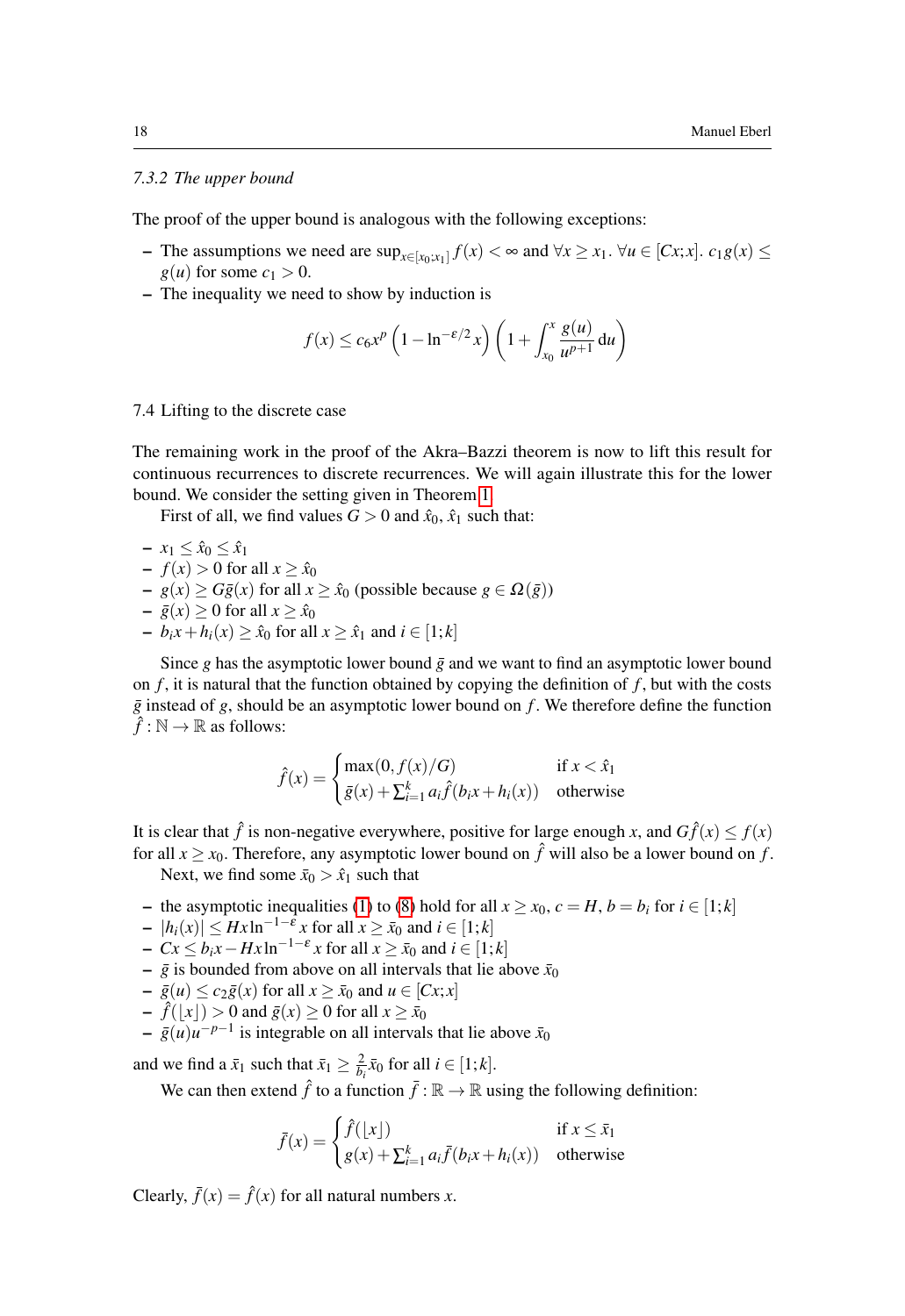We apply the continuous lower bound theorem derived in the previous section to  $\bar{f}(x)$ with the 'base cases' between  $\bar{x}_0$  and  $\bar{x}_1$ . This gives us the lower bound

$$
c_5x^p\left(1+\int_{\bar{x}_0}^x\frac{\bar{g}(u)}{u^{p+1}}\,\mathrm{d}u\right)\leq \bar{f}(n)
$$

For all natural numbers  $n \geq \bar{x}_0$ , we then have:

$$
Gc_5n^p\left(1+\int_{\bar{x}_0}^n\frac{\bar{g}(u)}{u^{p+1}}\,\mathrm{d}u\right)\leq G\bar{f}(n)=G\hat{f}(n)\leq f(n)
$$

and therefore

$$
f\in\Omega\left(n^p\left(1+\int_{\bar{x}_0}^n\frac{\bar{g}(u)}{u^{p+1}}\,\mathrm{d}u\right)\right).
$$

Since we could have chosen  $\bar{x}_0$  larger as well if we had wanted to, we have essentially shown that

$$
f \in \Omega \left( n^p \left( 1 + \int_t^n \frac{\bar{g}(u)}{u^{p+1}} du \right) \right)
$$

holds for any sufficiently large *t*.

The formal proof of all of this consists mostly of finding large enough values for  $\bar{x}_0$  and  $\bar{x}_1$ and proving that all required properties hold. For instance, the condition that  $\inf_{x \in [\bar{x}_0, \bar{x}_1]} \bar{f}(x)$  > 0 is fulfilled because, by definition,  $\bar{f}(x) = \hat{f}(|x|)$  only takes a finite number of values on the interval  $[\bar{x}_0; \bar{x}_1]$ , all of which are positive.

This entire process of linking the assumptions of the discrete settings to the assumptions of the continuous setting is very technical and intricate – it takes up almost a quarter of the entire proof of the Akra–Bazzi theorem – but mathematically uninteresting, which is why we left out a lot of detail in this paper proof.

# 7.5 The Master Theorem

From the proof of the Akra–Bazzi theorem in the locale context *akra*\_*bazzi*\_*function*, we can now show the Master Theorem, also inside this context. The proofs are straightforward applications of the Akra–Bazzi theorem. The user can then interpret the *akra*\_*bazzi*\_*function* locale for her function *f* and use the case of the Master Theorem appropriate for her function.

In the Isabelle formalisation, the Master Theorem is split into five cases (cf. Table [2\)](#page-19-0), with the first case having a weak form  $(O)$  and a strong form  $(\Theta)$ .

#### <span id="page-18-0"></span>8 Automation

The formalisation also contains three proof methods that add a certain degree of automation to the usage of the Master Theorem. We will describe them in the following sections.

# 8.1 Akra–Bazzi terms

As mentioned previously in Section [7.1,](#page-10-2) the condition that recursive calls must be Akra–Bazzi terms can be discharged by introduction rules that reduce the condition to simple statements on constants. We provide a theorem collection called akra\_bazzi\_term\_intro to which the user can add custom introduction rules for Akra–Bazzi terms. The Akra–Bazzi proof methods then automatically use these rules to discharge conditions of this kind.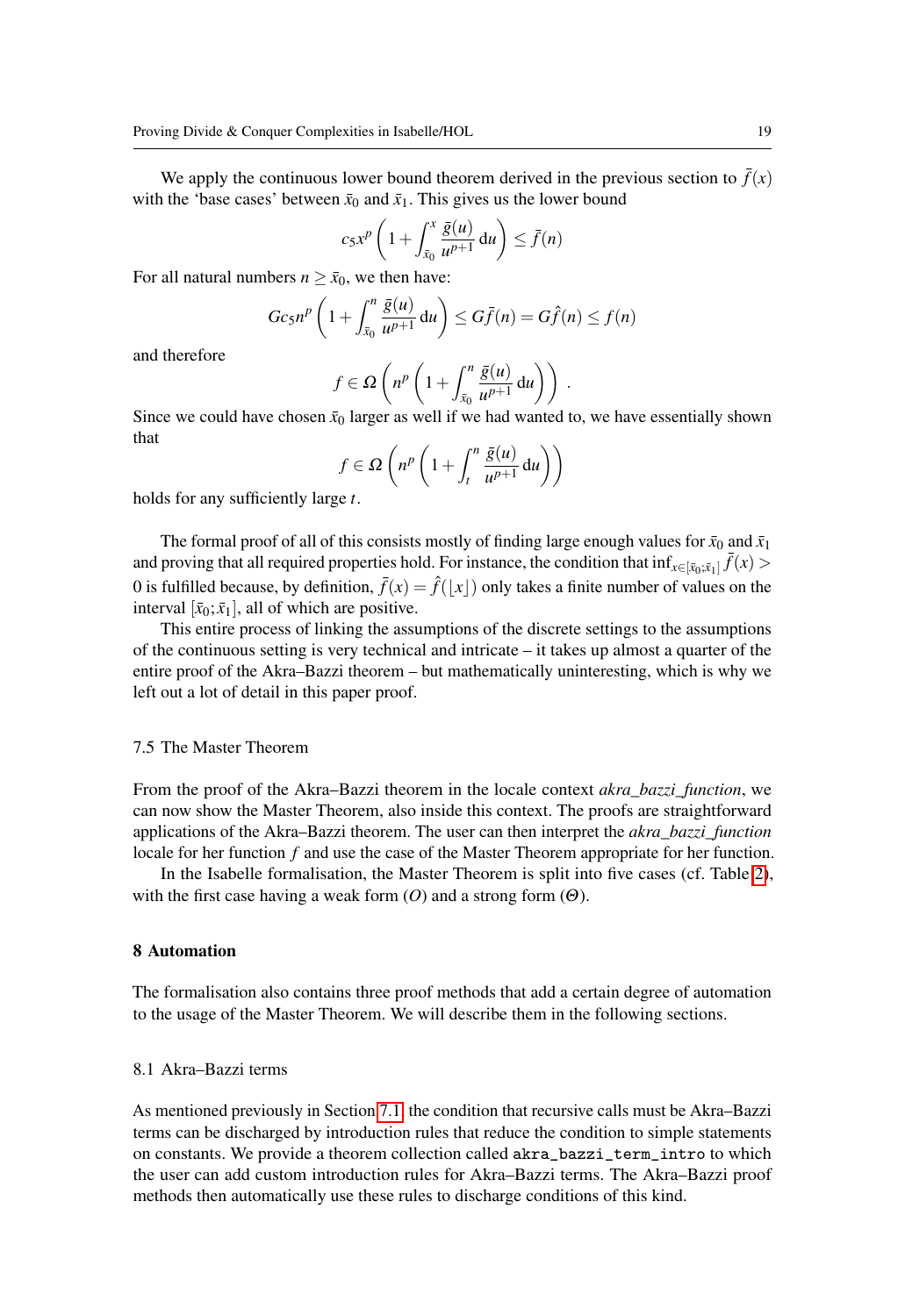| Case name   | Assumptions                     | Conclusion |                        |                               |
|-------------|---------------------------------|------------|------------------------|-------------------------------|
| Case $1(0)$ | $g \in O(x^q)$                  | q < p      |                        | $f \in O(x^p)$                |
| Case 1      | $g \in O(x^q)$                  | q < p      | f(x) > 0               | $f \in \Theta(x^p)$           |
| Case 2.1    | $g \in \Theta(x^p \ln^q x)$     | $q < -1$   | (for suff. large $x$ ) | $f \in \Theta(x^p)$           |
| Case 2.2    | $g \in \Theta(x^p / \ln x)$     |            |                        | $f \in \Theta(x^p \ln \ln x)$ |
| Case 2.3    | $g \in \Theta(x^p \ln^{q-1} x)$ | q>0        |                        | $f \in \Theta(x^p \ln^q x)$   |
| Case 3      | $g \in \Theta(x^q)$             | q > p      |                        | $f \in \Theta(x^q)$           |

<span id="page-19-0"></span>Table 2 The five cases of the Master Theorem as formalised in Isabelle/HOL

# <span id="page-19-1"></span>8.2 akra\_bazzi\_termination

It is possible to define recursive functions with complex recursion schemes in Isabelle/ HOL. [\[13\]](#page-25-10). For every function definition, the user must show that the function is indeed *well-defined*: the definition must be complete, different equations must not overlap with one another, and the function must terminate, i. e. there must not be any infinite chains of recursive calls. The first two conditions can virtually always be proven automatically; the last condition, termination, is usually the most difficult to prove. Isabelle/HOL can prove it automatically in many cases, but Akra–Bazzi style recursion schemes are usually not among them: for example, attempting to define the cost function for Merge Sort recursively by its recurrence relation  $f(n) = f(\frac{n}{2}) + f(\frac{n}{2}) + n$  for  $n \ge 2$  will fail since Isabelle's termination prover is unable to prove that *n* becomes smaller in every recursion step.

To aid the user in proving termination for such recursion schemes, we developed the proof method akra\_bazzi\_termination, which uses the akra\_bazzi\_term\_intro rules mentioned before to reduce the proof obligation of termination to simpler proof obligations that contain only constants, which can then be solved automatically using Isabelle's simplifier. A typical function definition of an Akra–Bazzi function then looks like this:

function merge\_sort\_cost  $::$  nat  $\Rightarrow$  real where merge sort  $cost(0) = 0$ | merge\_sort\_cost(1) = 1  $| n > 2 \implies$  merge\_sort\_cost(*n*) = merge\_sort\_cost( $\frac{n}{2}$ ) + merge\_sort\_cost( $\frac{n}{2}$ ) + *n* 

The termination of this function can be proven using the akra\_bazzi\_termination method. In this case, it produces ten proof obligations of the form  $0 < \frac{1}{2}$ ,  $\frac{1}{2} < 1$ ,  $0 \le \frac{1}{2} \cdot 2$ , etc. These can be solved automatically with the simplifier.

It should be noted that akra\_bazzi\_termination works in more complicated situations as well, e. g. when the function has several arguments (curried or tupled), which may even change during the recursive call.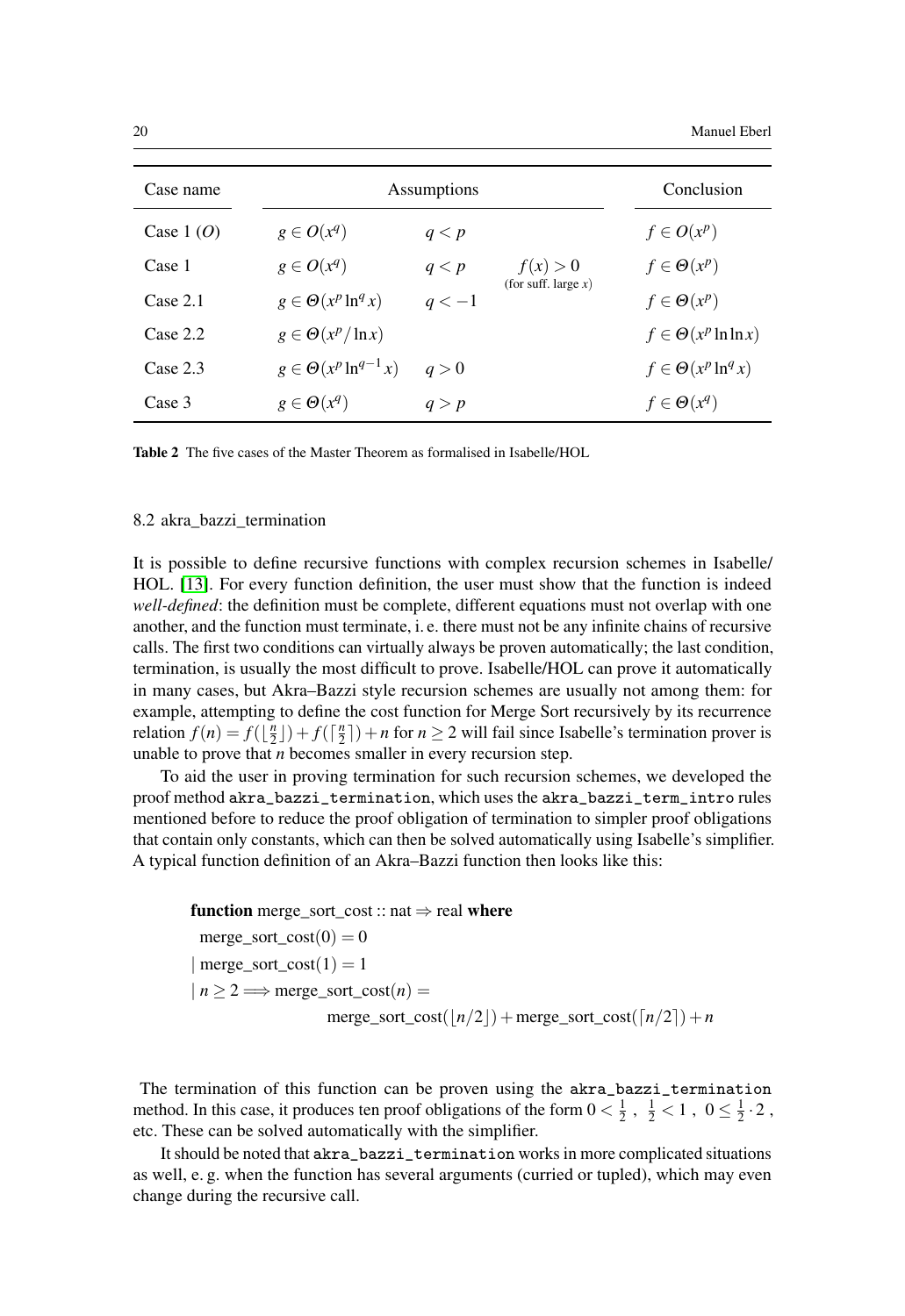In order to achieve this, akra\_bazzi\_termination performs some analysis of the function's type to find a parameter that is a natural number and for which the recursive calls are Akra–Bazzi terms. It then starts a termination proof using this parameter as a termination measure and applies the corresponding introduction rules for Akra–Bazzi terms, which leaves only the simple proof obligations we saw earlier.

Note also that akra\_bazzi\_termination is completely independent from the Akra– Bazzi theorem itself; its only connection to Akra–Bazzi is the fact that it helps automate termination proofs of Akra–Bazzi-style recurrences.

#### 8.3 master theorem

The main proof method is master\_theorem, which can be invoked on goals of the form  $f \in O(\underline{\hspace{0.1cm}})$  or  $f \in \Theta(\underline{\hspace{0.1cm}})$ . It takes as an argument the applicable case of the Master Theorem (e. g. 1 or 2.2) and applies it to the goal. The recursive equation of f and the values  $x_0$  and  $x_1$  are optional parameters which the method attempts to guess if absent. The appropriate values for *k*, *as*, *bs*, *ts*, and *g* are always inferred automatically from the recursive equation, provided the required akra\_bazzi\_term\_intro rules exist.

To provide some more detail as to where all these values come from:

- The function *f* can obviously be determined from the goal itself.
- If not provided explicitly, the method will try to obtain the recursive equation for *f* from its definition.
- $-p$ , the characteristic number of the recurrence, never needs to be specified explicitly. If it appears in the goal, the proof method infers it from the goal; if it does not appear in the goal, its value is not required explicitly – if there is e.g. a proof obligation that some number *q* is larger than *p*, the user is presented with the equivalent proof obligation that  $\sum_{i=1}^{k} a_i \cdot \hat{b}_i^q < 1.$
- $x_0$  is set to 0 if not given explicitly, which is always a correct choice except in the unusual case that *f* is negative for some inputs.
- $x_1$  is determined from the precondition of the recursive equation (e. g. 2 for the precondition  $n > 1$ ).
- *k*, *as* and *ts* are determined by partitioning the right-hand side of the recursive equation into summands and bringing each summand into the form  $a_i \cdot f(ts_i n)$  if possible.
- *g* is the sum of all summands that cannot be brought into this form.
- for each *t* ∈ *ts*, the corresponding *b* ∈ *bs* is determined by finding a rule from the theorem collection akra\_bazzi\_term\_intro that matches  $t$  and extracting  $b$  from the unifier.

We will now illustrate the practical application of the proof method with two examples.

### *Example: Merge Sort*

As an example, we consider the merge\_sort\_cost function from Section [8.2.](#page-19-1) Case 2.3 of the Master Theorem tells us that the growth of this function is  $\Theta(n \ln n)$ . In Isabelle, we write:

lemma merge\_sort\_cost ∈ Θ(λ*n*. *n* ·ln *n*) apply (master\_theorem 2.3)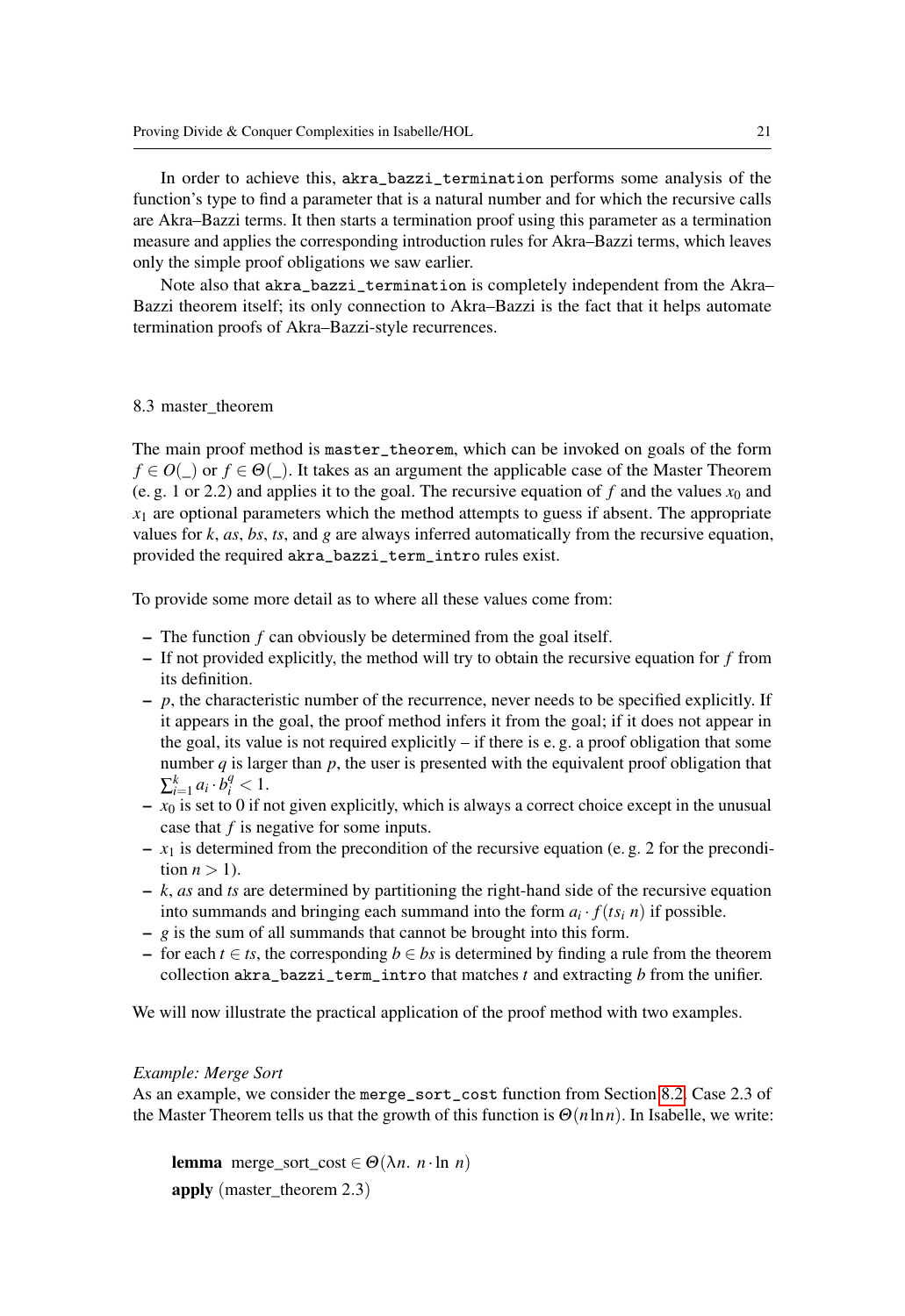This leaves us with the following proof obligations:

1.  $\forall n, 0 \le n \implies n \le 2 \implies 0 \le$  merge sort cost *n* 2.  $\forall n$ . 2 < *n*  $\implies$  merge\_sort\_cost(*n*) =  $n + \text{merge\_sort\_cost}(\frac{n}{2}) + \text{merge\_sort\_cost}(\frac{n}{2})$ 3.  $\forall n, 2 \leq n \implies 0 \leq n$ 4.  $(\lambda n, n) \in \Theta(\lambda n, n)$ 

The first goal, non-negativity of merge\_sort\_cost, can be proven easily by case distinction using the function definition. All the remaining goals can be discharged automatically by the simplifier.

#### *Example: Boncelet coding*

Another interesting example is given by Drmota and Szpankowski [\[8\]](#page-25-4): the average phrase length  $d(n)$  in Boncelet coding [\[6\]](#page-25-11). This is not related to Divide & Conquer algorithms at all, but *d* does fulfil the Akra–Bazzi-type recurrence

$$
d(n) = 1 + p \cdot d(\lfloor p \cdot n + \delta \rfloor) + q \cdot d(\lfloor q \cdot n - \delta \rfloor)
$$

where  $p \in (0, 1)$  is a probability,  $q = 1 - p$ , and  $\delta > 0$ ,  $\delta < 1$ ,  $2p + \delta < 2$ . Since our Master Theorem applies to this recurrence, we can use the master\_theorem tactic:

lemma boncelet phrase length:

fixes  $p \delta$  :: real fixes  $d$  :: nat  $\Rightarrow$  real defines  $q \equiv 1 - p$ assumes  $p \in (0, 1)$  and  $\delta \in (0, 1)$  and  $2 \cdot p + \delta < 2$  and  $\forall n$ .  $d(n) \ge 0$ assumes  $\forall n > 2$ .  $d(n) = 1 + p \cdot d(\vert p \cdot n + \delta \vert) + q \cdot d(\vert q \cdot n + \delta \vert)$ shows  $d \in \Theta(\lambda x. \ln x)$ using assms by (master theorem recursion: d\_rec, simp\_all)

This example is particularly interesting because here we do not have a concrete function that we defined ourselves, but prove a theorem for an entire class of functions satisfying a certain recurrence. Since *d* is not a function-package function, we need to give master\_theorem the recurrence rule to use, but then, the lemma can be proven automatically again. Note also that we did not specify which case to use here; Isabelle implicitly backtracks over all possible cases and succeeds in case 2.3. It should, however, be mentioned that the Θ-estimate is not very useful in this case: as Drmota and Szpankowski elaborate, an analysis of the redundancy of the Boncelet scheme requires more precise asymptotics, like the ones they provide.

Further examples of complexity proofs for recurrences derived from the computational costs of Divide & Conquer algorithms such as Karatsuba's multiplication algorithm for natural numbers, Strassen's algorithm for matrix multiplication, or the deterministic Medianof-Medians selection algorithm can be found in the examples file of our entry in the *Archive of Formal Proofs* [\[9\]](#page-25-8).

All examples can be proven mostly automatically with the master\_theorem method and Isabelle's simplifier. (in no small part thanks to the decision procedure we presented in section [3.2.2\)](#page-4-0) There are only three kinds of subgoals that are sometimes left behind:

– Positivity/non-negativity for sufficiently large inputs; this can typically be shown by straightforward induction and simplification.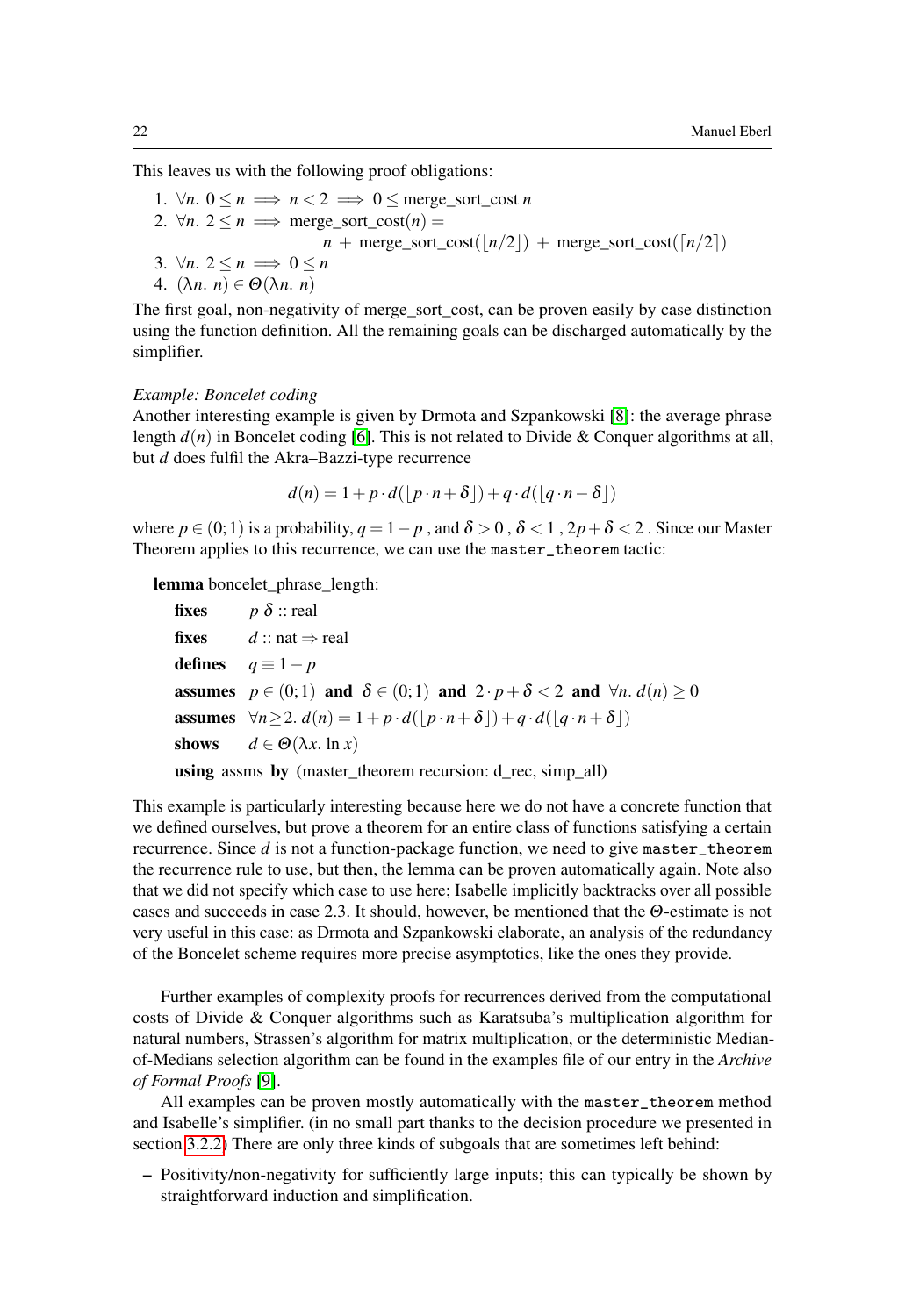- Showing that *p* satisfies  $\sum_{i=1}^{k} a s_i \cdot b s_i^p = 1$ ; proving this is usually automatic, but can be non-trivial in some cases. One such example is that from our introduction:  $f(n)$  =  $f(|n/4|) + f(|n/2|) + 1$  with  $p = \log_2 \varphi$ , where  $\varphi$  is the golden ratio.
- Inequalities like  $q < p$  for complicated constants  $p, q$  (e.g. involving logarithms and square roots); these can usually be proven automatically by approximation [\[12\]](#page-25-12).

### 8.4 akra\_bazzi\_approximation

In some of the cases of the Master Theorem, the goal contains the parameter  $p$ . As shown before, this *p* always exists and is unique. It can, however, not always be expressed in a closed form. One example for such a situation is the function  $f(x) = f(|x/3|) + f(|3x/4|)$ , for which *p* seems to have no closed form, but can be approximated to 1.152. Our Master Theorem in Isabelle/HOL yields

**lemma** 
$$
f \in \Theta\left(\lambda n. n^{\text{akra}\text{-} \text{bazzi}\text{-} \text{exponent}([1,1],[1/3,3/4])}\right)
$$

where *akra\_bazzi\_exponent* is a function that, given lists *as* and *bs* that fulfil the usual conditions, returns the unique *p* such that  $\sum_{i=1}^{k} a s_i \cdot b s_i^p = 1$ .

Of course, one would now like to obtain and verify at least an approximate value for this exponent. An approximate value for *p* can be found e. g. using an external computer algebra system or by applying Newton's method as described in Sec. [8.4.](#page-22-0) Once such an approximation has been found, it can then be verified with our proof method akra\_bazzi\_approximate:

lemma akra\_bazzi\_exponent $([1,1],[1/3,3/4])$  ∈ [1.1519623; 1.1519624] by (akra\_bazzi\_approximate 29)

This proof method internally uses the approximation tactic [\[12\]](#page-25-12), which uses Taylor series expansions, interval arithmetic, and reflection (i. e. Isabelle's code generator [\[11\]](#page-25-13)) to certify bounds on the values of certain transcendental functions. The number 29 in the invocation here indicates the precision (measured in binary digits) of the computation. If it is too low, the proof attempt might fail even though the statement is true; if it is too high, the proof will take more time. The user of the proof method should therefore find a precision value that is as low as possible while still being high enough for the proof to succeed.

Like akra\_bazzi\_termination, the method akra\_bazzi\_approximation is completely orthogonal to the Akra–Bazzi theorem; neither depends on the other. In particular, no part of the proof of the Akra–Bazzi theorem relies on numerical approximation.

<span id="page-22-0"></span>*Approximating*  $p$ . As a side note:  $p$  can be approximated quite easily. Recall that  $p$  was defined as the unique real number such that  $t(p) = 1$  where

$$
t: \mathbb{R} \to \mathbb{R}_{>0}, x \mapsto \sum_{i=1}^{k} a_i \cdot b_i^x
$$
.

Note that  $t(x) - 1$  is convex and  $t'(x)$  has no zeros. This means that Newton's method can be used to approximate *p* very efficiently: Due to the convexity of  $t(x) - 1$ , a Newton step at any lower bound (i. e. intersecting the tangent of  $t$  at the lower bound with the  $x$  axis) will yield a better lower bound, and intersecting the secant of a lower bound and an upper bound on *p* with the *x* axis will yield a better upper bound. This can be used to obtain good approximation intervals for *p* very quickly.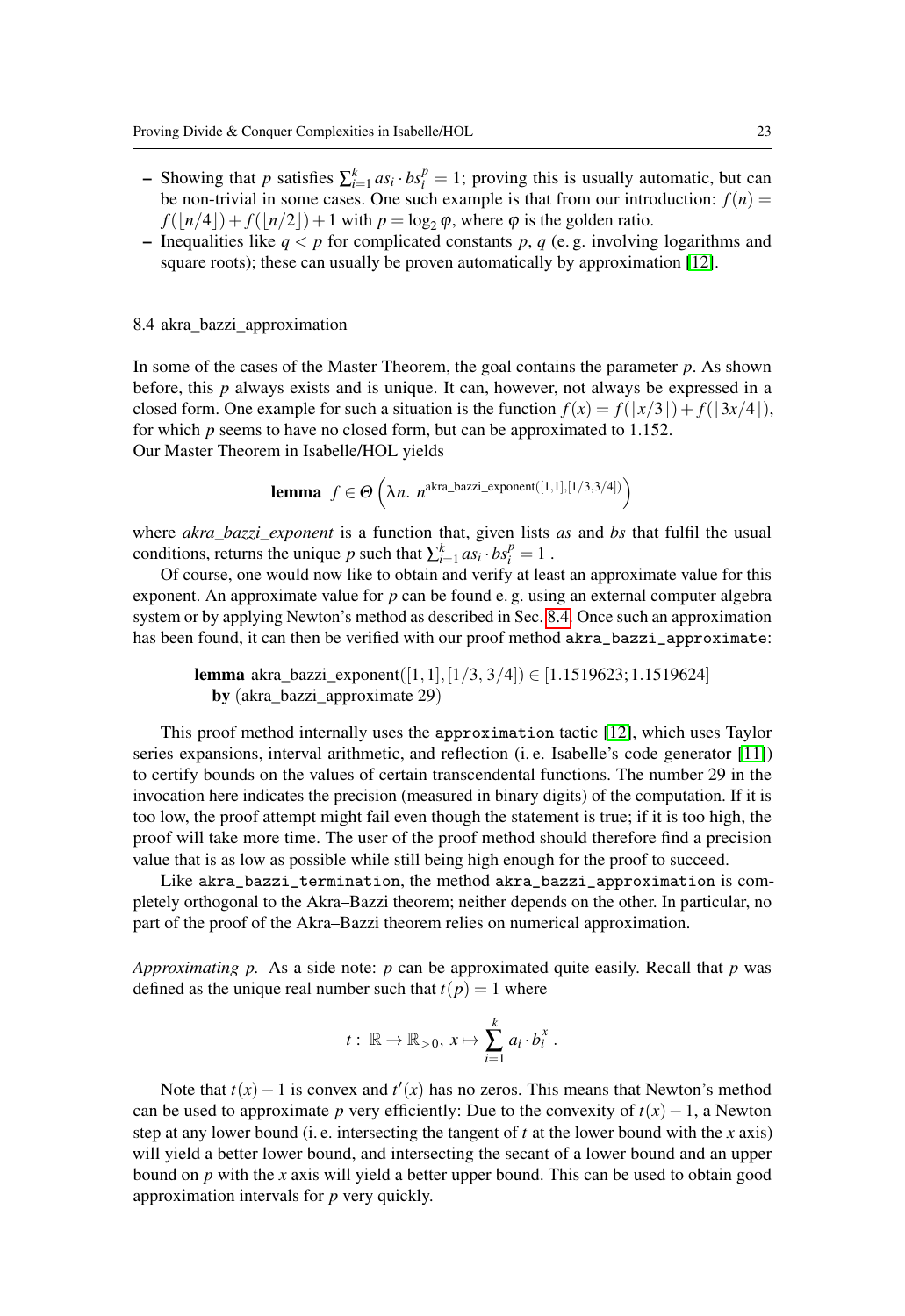As initial lower and upper bounds, one can e. g. use the estimates

$$
-\frac{\ln a_k}{\ln b_k} \le p \le -\frac{\ln (n \cdot \max_{i \in [1;n]} a_i)}{\ln (\max_{i \in [1;n]} b_i)} \quad \text{where } k \in [1;n] \text{ arbitrary }.
$$

We have not verified this approximation algorithm in Isabelle, since the approximation can easily be done externally in an unverified way and then certified using e. g. the akra\_ bazzi\_approximation method.

### <span id="page-23-0"></span>9 Comparison with similar theorems

#### 9.1 Leighton's Akra–Bazzi theorem

Our version of the Akra–Bazzi theorem differs from Leighton's [\[14\]](#page-25-1) in a few minor respects:

- $-$  We require only one  $a_i$  to be positive and the rest to be non-negative. In Leighton's version, all of them must be positive.
- Every property that we require to hold between  $x_0$  and  $x_1$ , Leighton requires to hold between 1 and  $x_0$ . (which corresponds to our  $x_1$ )
- $-$  We have two separate functions *g* and  $\bar{g}$ , where the latter is an integrable asymptotic bound for the former. Leighton essentially requires  $g$  and  $\bar{g}$  to be the same.
- We have not only a Θ version of the Akra–Bazzi theorem, but also *O* and Ω versions, which may be useful when the behaviour of *g* is not fully known.

# 9.2 Master Theorem

Due to its being derived from the Akra–Bazzi theorem, our version of the Master Theorem is much more general than the versions of the Master Theorem that are typically presented in the literature (e. g. *Introduction to Algorithms* [\[7\]](#page-25-2)). Our version of the Master Theorem imposes far fewer restrictions on the shape of the recursive call, allowing multiple terms with floors, ceilings, and other deviations.

Apart from the more general recursion scheme that our version of the Master Theorem allows, there are two more differences to the version of the Master Theorem given by Cormen *et al.* [\[7\]](#page-25-2):

The second case of our version of the Master Theorem is more general, as it allows arbitrary real numbers *q* whereas the version by Cormen *et al.* require  $q > 0.6$  $q > 0.6$ 

The third case is more restrictive than that by Cormen *et al.*: we demand  $g \in \Theta(x^q)$ , whereas Cormen *et al.* only demand  $g \in \Omega(x^q)$  and the existence of some  $c < 1$  such that for all sufficiently large *x*, the regularity condition  $a \cdot g(x/b) \leq c \cdot g(x)$  holds. For a more complex recursion scheme, as allowed by our Master Theorem, this regularity condition would be so complicated that it would be very inconvenient:

$$
\sum_{i=1}^{k} a_i \cdot g(b_i \cdot x + h_i(x)) \le c \cdot g(x)
$$

<span id="page-23-1"></span><sup>&</sup>lt;sup>6</sup> The Master Theorem presented in the book actually demands  $q = 0$ , but Exercise 4.2-2 is a generalisation to  $q \geq 0$ .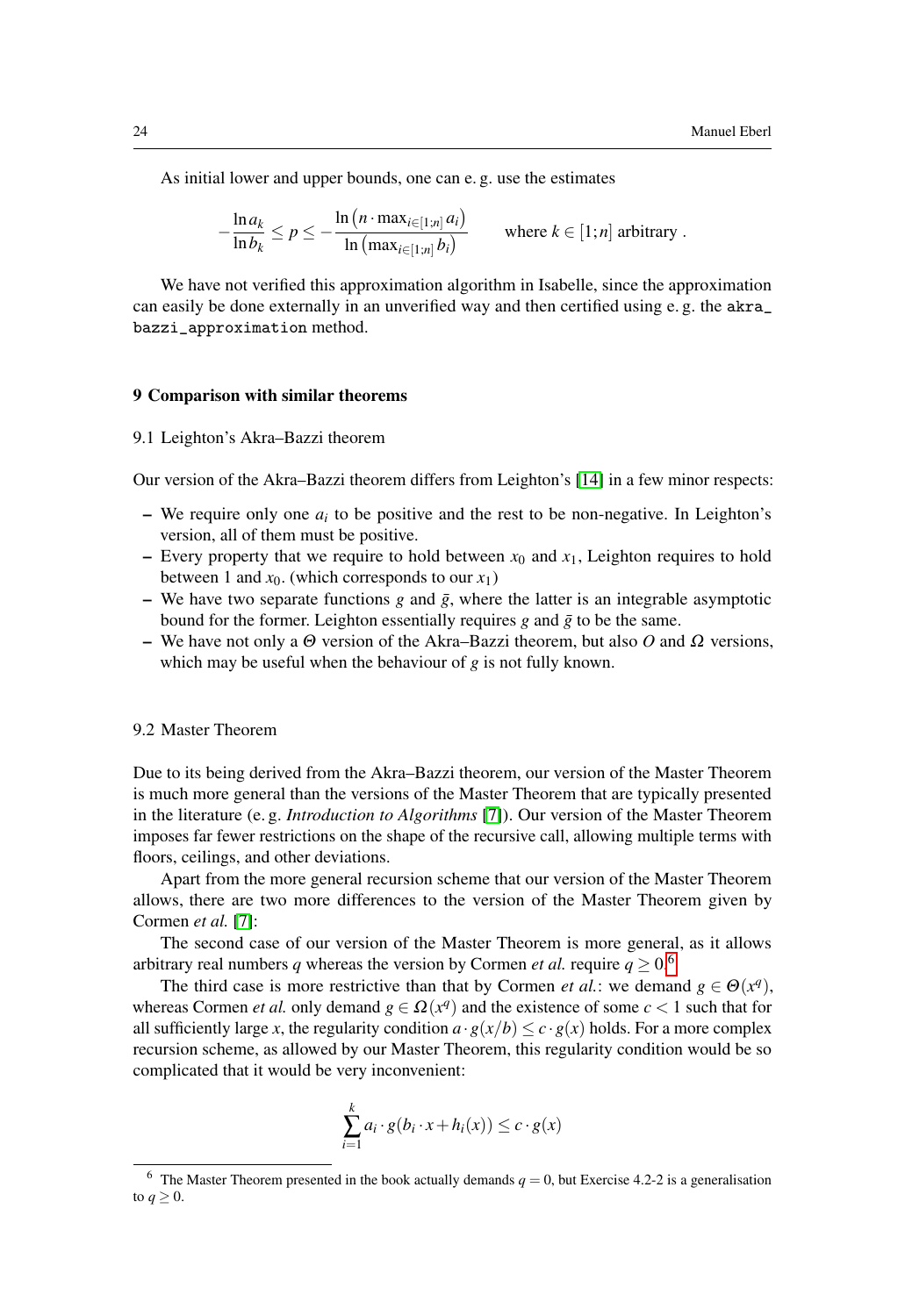Given such a regularity condition, the proof that *f* is then in  $\Theta(g)$  is relatively simple and does not require the Akra–Bazzi theorem at all, which is why we did not include this in our proof.

It should also be noted that while most informal proofs of the Master Theorem mention that rounding before the recursive call does not change the result, this is seldom proven concisely. Cormen *et al.* give a partial proof that their Master Theorem also holds for  $f(x) =$  $a \cdot f(|x/b|) + g(x)$  and  $f(x) = a \cdot f(|x/b|) + g(x)$ , but they do not address the case  $f(x) =$  $a_1 \cdot f(|x/b|) + a_2 \cdot f(|x/b|) + g(x)$ . This is unfortunate, because even simple Divide & Conquer algorithms such as Merge Sort have cost recurrences of this kind. Ad-hoc arguments using monotonicity can be made for concrete examples such as Merge Sort, but it is convenient to handle all of these deviations with a unified theorem like the Akra–Bazzi theorem.

# 10 Conclusion

We formally verified a very general version of the Akra–Bazzi method [\[1\]](#page-25-0) with the theorem prover Isabelle/HOL. This enables users of Isabelle to obtain verified asymptotic bounds for many typical 'Divide & Conquer' recurrence relations. In the process of our formalisation, we found a missing case in Leighton's original proof [\[14\]](#page-25-1). We also clarified some important parts of the proof that Leighton does not address (such as the asymptotic inequalities and lifting the estimate for continuous recurrences to discrete ones) and slightly generalised the theorem.

Based upon our formal proof of the Akra–Bazzi method, we also proved a generalisation of the well-known Master Theorem whose generality is somewhere between the 'classic' Master Theorem and the Akra–Bazzi method, but with no additional cost compared to the 'classic' Master Theorem. In particular, we thus accounted rigorously for any rounding in the recursive calls, which is often neglected in informal proofs of the Master Theorem.

Additionally, we developed some automated proof methods that facilitate defining such recursive functions and working with our Master Theorem. We evaluated this machinery on some standard textbook examples of Divide & Conquer algorithms (Merge Sort, Karatsuba multiplication, deterministic Median-of-Medians selection) and found that the complexity proofs were almost completely automatic.

Acknowledgements Tobias Nipkow and Johannes Hölzl commented on an early draft of this work. Louay Bazzi made a very helpful suggestion that allowed us to fix the missing case in Leighton's proof. We also thank the anonymous reviewers for their helpful suggestions and insightful questions.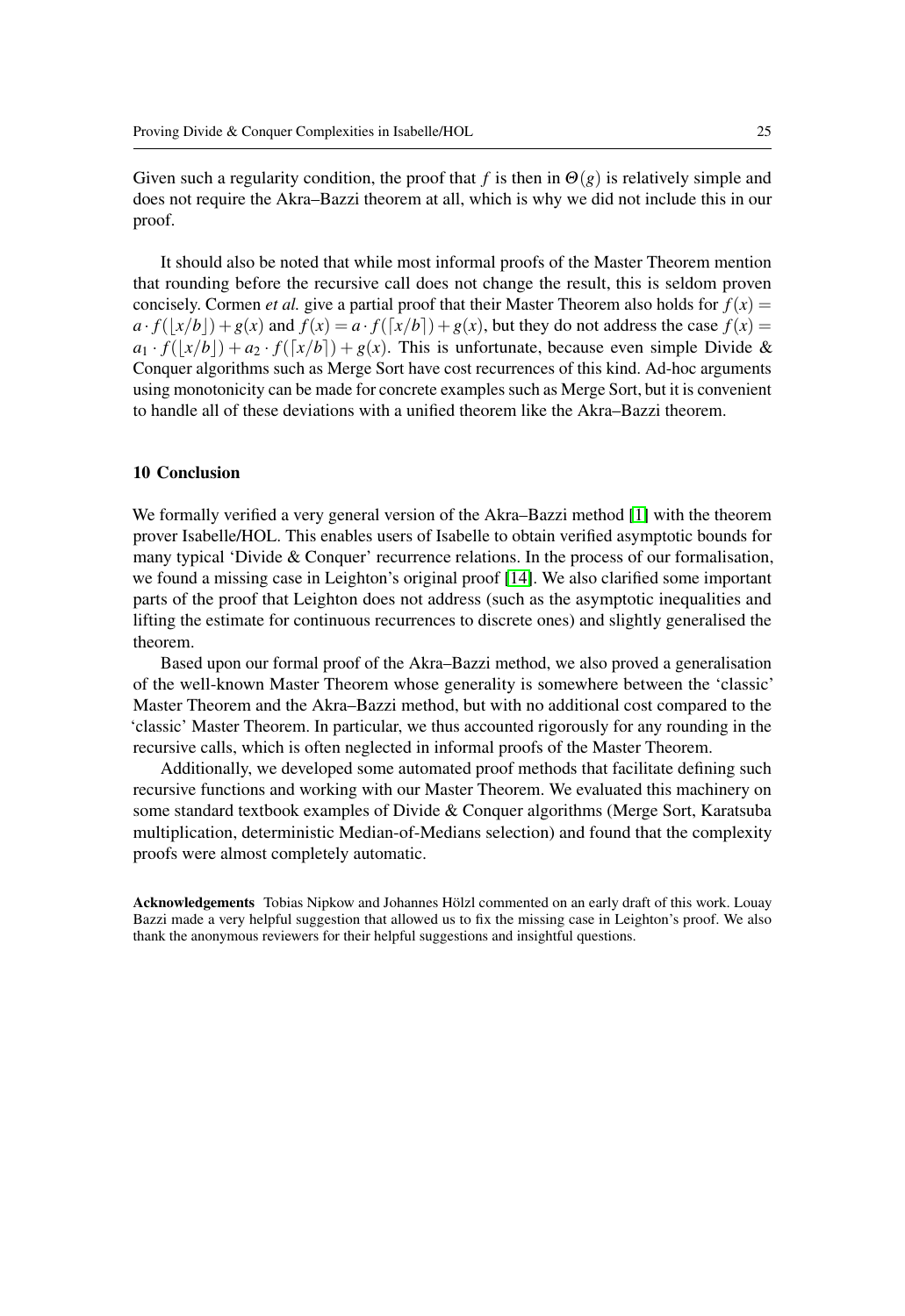### References

- <span id="page-25-0"></span>1. Akra, M., Bazzi, L.: On the solution of linear recurrence equations. Computational Optimization and Applications 10(2), 195–210 (1998). DOI 10.1023/A:1018373005182. URL [http://dx](http://dx.doi.org/10.1023/A%3A1018373005182).doi.org/ 10.[1023/A%3A1018373005182](http://dx.doi.org/10.1023/A%3A1018373005182)
- <span id="page-25-6"></span>2. Avigad, J., Donnelly, K.: Formalizing *O* notation in Isabelle/HOL. In: D. Basin, M. Rusinowitch (eds.) Automated Reasoning, *Lecture Notes in Computer Science*, vol. 3097, pp. 357–371. Springer Berlin Heidelberg (2004). DOI 10.1007/978-3-540-25984-8\_27. URL [http://dx](http://dx.doi.org/10.1007/978-3-540-25984-8_27).doi.org/10.1007/978- [3-540-25984-8\\_27](http://dx.doi.org/10.1007/978-3-540-25984-8_27)
- <span id="page-25-7"></span>3. Avigad, J., Hölzl, J., Serafin, L.: A formally verified proof of the central limit theorem. CoRR abs/1405.7012 (2014). Presented at the Isabelle Workshop 2014
- <span id="page-25-9"></span>4. Ballarin, C.: Locales: A module system for mathematical theories. Journal of Automated Reasoning 52(2), 123–153 (2014). DOI 10.1007/s10817-013-9284-7. URL http://dx.doi.org/10.[1007/s10817-013-](http://dx.doi.org/10.1007/s10817-013-9284-7) [9284-7](http://dx.doi.org/10.1007/s10817-013-9284-7)
- <span id="page-25-3"></span>5. Bazzi, L., Mitter, S.K.: The solution of linear probabilistic recurrence relations. Algorithmica 36(1), 41–57 (2003). DOI 10.1007/s00453-002-1003-4. URL http://dx.doi.org/10.[1007/s00453-002-1003-4](http://dx.doi.org/10.1007/s00453-002-1003-4)
- <span id="page-25-11"></span>6. Boncelet Jr, C.G.: Block arithmetic coding for source compression. Information Theory, IEEE Transactions on 39(5), 1546–1554 (1993). DOI 10.1109/18.259639. URL [http://dx](http://dx.doi.org/10.1109/18.259639).doi.org/10.1109/18.259639
- <span id="page-25-2"></span>7. Cormen, T.H., Leiserson, C.E., Rivest, R.L., Stein, C.: Introduction to Algorithms, 3rd edn., 4th printing. The MIT Press (2009)
- <span id="page-25-4"></span>8. Drmota, M., Szpankowski, W.: A Master theorem for discrete divide and conquer recurrences. J. ACM 60(3), 16:1–16:49 (2013). DOI 10.1145/2487241.2487242. URL [http://doi](http://doi.acm.org/10.1145/2487241.2487242).acm.org/10.1145/ [2487241](http://doi.acm.org/10.1145/2487241.2487242).2487242
- <span id="page-25-8"></span>9. Eberl, M.: The Akra–Bazzi theorem and the Master theorem. Archive of Formal Proofs (2015). [http:](http://www.isa-afp.org/entries/Akra_Bazzi.shtml) //www.isa-afp.[org/entries/Akra\\_Bazzi](http://www.isa-afp.org/entries/Akra_Bazzi.shtml).shtml, Formal proof development
- <span id="page-25-5"></span>10. Eberl, M.: Landau symbols. Archive of Formal Proofs (2015). http://www.isa-afp.[org/entries/](http://www.isa-afp.org/entries/Landau_Symbols.shtml) [Landau\\_Symbols](http://www.isa-afp.org/entries/Landau_Symbols.shtml).shtml, Formal proof development
- <span id="page-25-13"></span>11. Haftmann, F., Nipkow, T.: Code generation via higher-order rewrite systems. In: M. Blume, N. Kobayashi, G. Vidal (eds.) Functional and Logic Programming, *Lecture Notes in Computer Science*, vol. 6009, pp. 103–117. Springer Berlin Heidelberg (2010). DOI 10.1007/978-3-642-12251-4\_9. URL [http:](http://dx.doi.org/10.1007/978-3-642-12251-4_9) //dx.doi.org/10.[1007/978-3-642-12251-4\\_9](http://dx.doi.org/10.1007/978-3-642-12251-4_9)
- <span id="page-25-12"></span>12. Hölzl, J.: Proving inequalities over reals with computation in Isabelle/HOL. In: G.D. Reis, L. Théry (eds.) Proceedings of the ACM SIGSAM 2009 International Workshop on Programming Languages for Mechanized Mathematics Systems (PLMMS'09), pp. 38–45. Munich (2009)
- <span id="page-25-10"></span>13. Krauss, A.: Automating recursive definitions and termination proofs in Higher-Order Logic. Ph.D. thesis, Technische Universität München, Institut für Informatik (2009). URL [http://nbn-resolving](http://nbn-resolving.de/urn/resolver.pl?urn:nbn:de:bvb:91-diss-20090722-681651-1-1).de/ urn/resolver.[pl?urn:nbn:de:bvb:91-diss-20090722-681651-1-1](http://nbn-resolving.de/urn/resolver.pl?urn:nbn:de:bvb:91-diss-20090722-681651-1-1)
- <span id="page-25-1"></span>14. Leighton, T.: Notes on better Master theorems for divide-and-conquer recurrences (1996). URL [http:](http://courses.csail.mit.edu/6.046/spring04/handouts/akrabazzi.pdf) //courses.csail.mit.edu/6.[046/spring04/handouts/akrabazzi](http://courses.csail.mit.edu/6.046/spring04/handouts/akrabazzi.pdf).pdf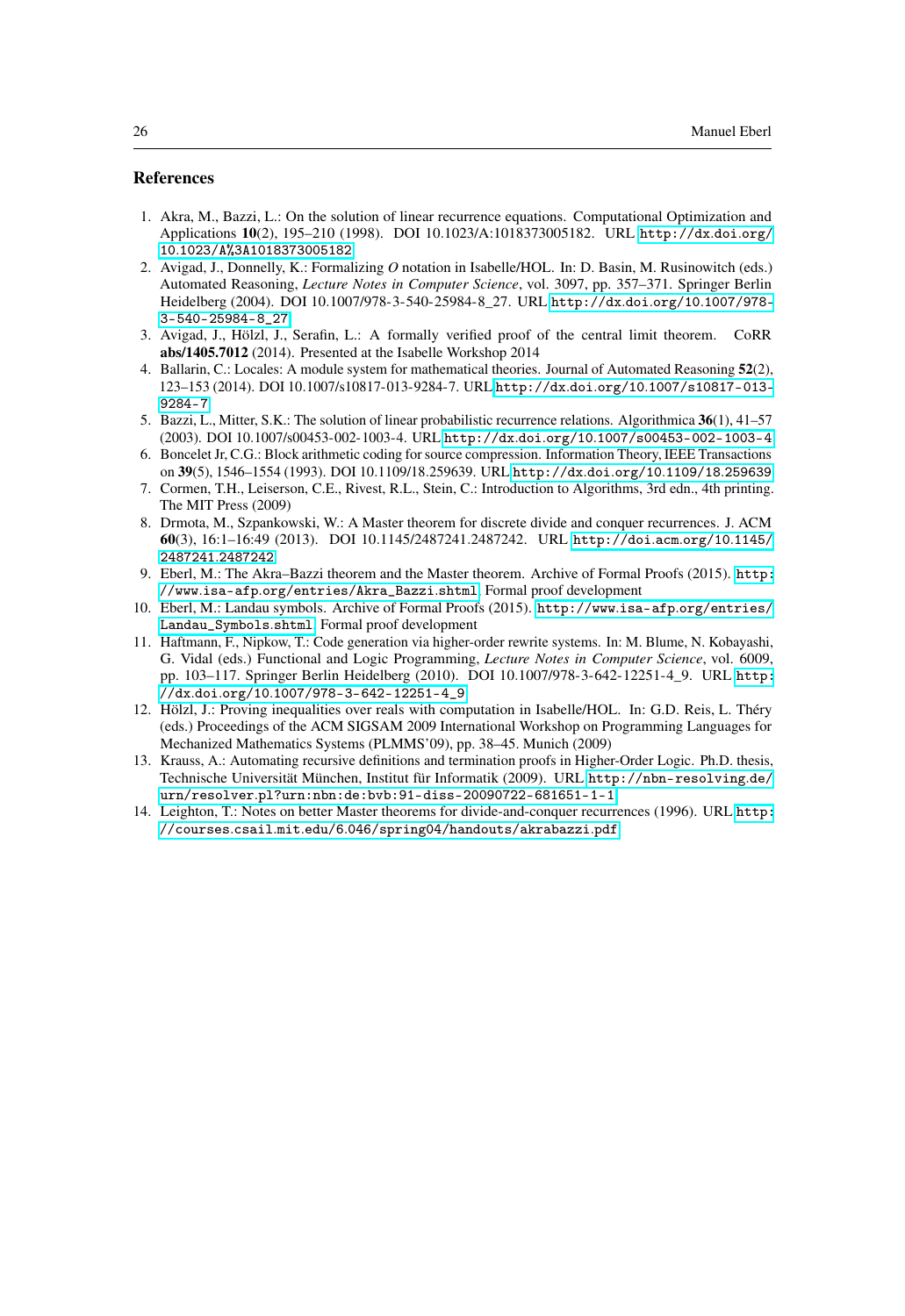#### A The Class of Admissible Integrals

We will now provide a proof of our claim from Section [3.3](#page-5-0) that any admissible integral must coincide with the Riemann integral for all piecewise-continuous functions. First of all, we shall state again what admissibility means formally: Consider an integral notion  $\mathcal I$ . Formally,  $\mathcal I$  consists of

 $I$  A functional  $\mathcal{I}: \mathbb{R}^{\mathbb{R}} \times \mathbb{R}^2 \to \mathbb{R}$  that maps a function *f* and interval bounds *a* and *b* to the *L*-integral of *f* from *a* to *b*, denoted by

<span id="page-26-2"></span><span id="page-26-0"></span>
$$
\int_a^b f(x) \, \mathrm{d} x \, .
$$

 $A$  set  $\mathcal{I} \subseteq \mathbb{R}^{\mathbb{R}} \times \mathbb{R}^2$ , the set of  $\mathcal{I}$ -integrable functions. We say that  $f$  is  $\mathcal{I}$ -integrable on  $[a, b]$  if  $(f, a, b) \in \mathcal{I}$ . For the remainder of this section, we will always indicate for every use of the integral sign which notion of integration is meant by writing the name of the integral underneath the integral as we did above.

Now assume that  $\mathcal I$  fulfils the following four properties (which are the same that were stated in Section [3.3,](#page-5-0) but more formally):

$$
\forall a, b, c \in \mathbb{R}.\qquad a \le b \land c \ge 0 \longrightarrow ((\lambda x. c), a, b) \in \mathcal{I} \land \int_{\mathcal{I}}^{b} c \, dx = c \cdot (a - b) \tag{9}
$$

$$
\forall a, b, a', b' \in \mathbb{R}. \ \forall f \in \mathbb{R}^{\mathbb{R}}. \quad a \le a' \le b' \le b \ \land \ (f, a, b) \in \mathcal{I} \ \longrightarrow \ (f, a', b') \in \mathcal{I} \tag{10}
$$

$$
\forall a, b \in \mathbb{R}. \ \forall f, g \in \mathbb{R}^{\mathbb{R}}. \qquad (f, a, b) \in \mathcal{I} \ \land \ (g, a, b) \in \mathcal{I} \ \land \ (\forall x \in [a; b]. \ f(x) \leq g(x))
$$

<span id="page-26-3"></span><span id="page-26-1"></span>
$$
\longrightarrow \int_{a}^{b} f(x) dx \le \int_{a}^{b} g(x) dx \tag{11}
$$

$$
\forall a, b, c \in \mathbb{R}. \ \forall f \in \mathbb{R}^{\mathbb{R}}. \qquad a \le b \le c \ \land \ (f, a, c) \in \mathcal{I} \ \longrightarrow \int_{a}^{c} f(x) \, dx = \int_{a}^{b} f(x) \, dx + \int_{b}^{c} f(x) \, dx \tag{12}
$$

To show that the *I*-integral of a non-negative function *f* over  $[a; b]$  coincides with the Riemann integral if *f* is both  $\mathcal{I}$ -integrable and piecewise-continuous on  $[a; b]$ , we recall that the Riemann integral is equivalent to the Darboux integral. The Darboux integral is defined as the supremum  $L_f$  of the lower Darboux sums  $L_f$  *P* and the infimum  $U_f$  of the upper Darboux sums  $U_{f,P}$  over all subdivisions  $P = (c_0 \dots c_n)$  of the interval  $[a,b]$ whenever  $L_f$  and  $\hat{U}_f$  are equal. Formally:

$$
\int_{a}^{b} f(x) dx := L_f = U_f \qquad (\text{if } L_f = U_f)
$$

where

$$
L_f = \sup_P L_{f,P} = \sup_P \sum_{i=0}^{n-1} (c_{i+1} - c_i) \inf_{x \in [c_i; c_{i+1}]} f(x) \quad \text{and} \quad U_f = \inf_P U_{f,P} = \inf_P \sum_{i=0}^{n-1} (c_{i+1} - c_i) \sup_{x \in [c_i; c_{i+1}]} f(x)
$$

Suppose *f* is non-negative, continuous, and *L*-integrable on [*a*;*b*]. For any subdivision  $P = (c_0 \dots c_n)$  of the interval  $[a, b]$ , we can use [\(10\)](#page-26-0) and [\(12\)](#page-26-1) to split up the *L*-integral over  $[a, b]$ :

$$
\int_{a}^{b} f(x) dx = \sum_{i=0}^{n-1} \int_{C_i}^{C_{i+1}} f(x) dx
$$

Using this together with the monotonicity and constant-interval property of  $\mathcal I$ , we have:

$$
L_{f,P} \stackrel{\text{def}}{=} \sum_{i=0}^{n-1} (c_{i+1} - c_i) \inf_{x \in [c_i; c_{i+1}]} f(x) \stackrel{\text{(9)}}{=} \sum_{i=0}^{n-1} \int_{c_i}^{c_{i+1}} \inf_{x \in [c_i; c_{i+1}]} f(x) dx \stackrel{\text{(11)}}{\leq} \sum_{i=0}^{n-1} \int_{c_i}^{c_{i+1}} f(x) dx \stackrel{\text{(11)}}{\leq}
$$

$$
\leq \sum_{i=0}^{n-1} \int_{c_i}^{c_{i+1}} \sup_{x \in [c_i; c_{i+1}]} f(x) \stackrel{\text{(9)}}{=} \sum_{i=0}^{n-1} (c_{i+1} - c_i) \sup_{x \in [c_i; c_{i+1}]} f(x) \stackrel{\text{def}}{=} U_{f,P} \qquad \stackrel{= \int_a^b f(x) dx}{\stackrel{= \int_a^b f(x) dx}{\leq}}
$$